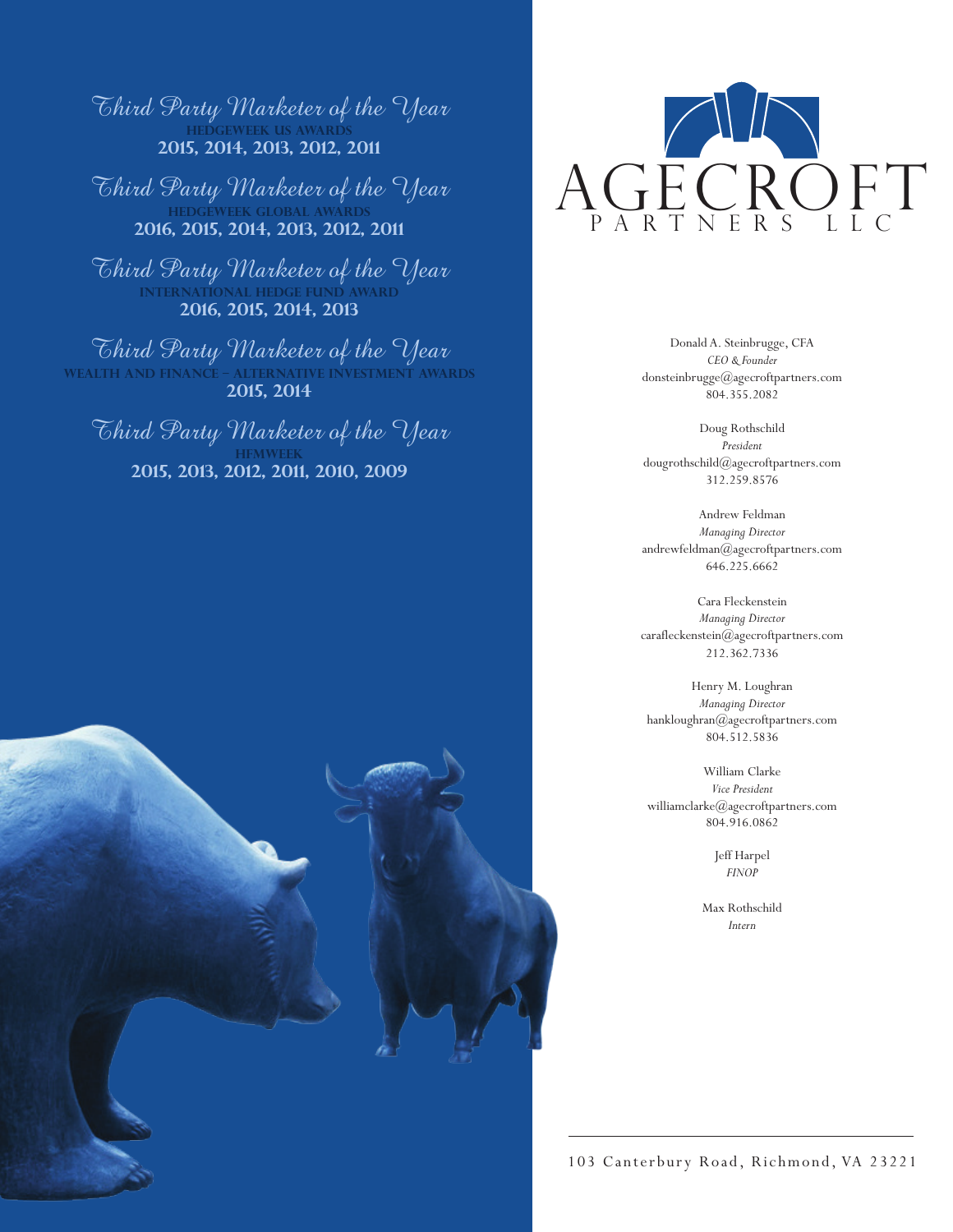

## Firm Overview

Agecroft Partners is a global award winning consulting and third party marketing firm which specializes solely in the alternative investment arena with a particular focus on hedge funds.

## For hedge funds, Agecroft Partners focuses on:

- Helping fund managers enhance their product offering
- Improving the way managers articulate their differential advantages across each of the evaluation factors investors use to select hedge funds
- Developing a successful marketing strategy
- Creating a PR, advertising, and conference strategy
- Providing valuable intelligence regarding the global hedge fund market place
- For a select few, raising assets through intelligent deployment of our industry knowledge by taking a consultative approach towards developing relationships with institutional investors

### For investors, Agecroft Partners focuses on:

- Providing information that enhances investors' due diligence process
- Identifying industry trends among hedge funds and institutional investors, along with giving insight into which strategies look the most attractive given current market dynamics
- Introducing investors to the select few hedge funds that have made it through our due diligence process
- Helping investors to identify high quality hedge funds in strategies in which they are interested

Agecroft Partners is a licensed broker-dealer, registered with the Securities and Exchange Commission (SEC) and is a member of The Financial Industry Regulatory Authority (FINRA), member SIPC and a member of The National Futures Association (NFA).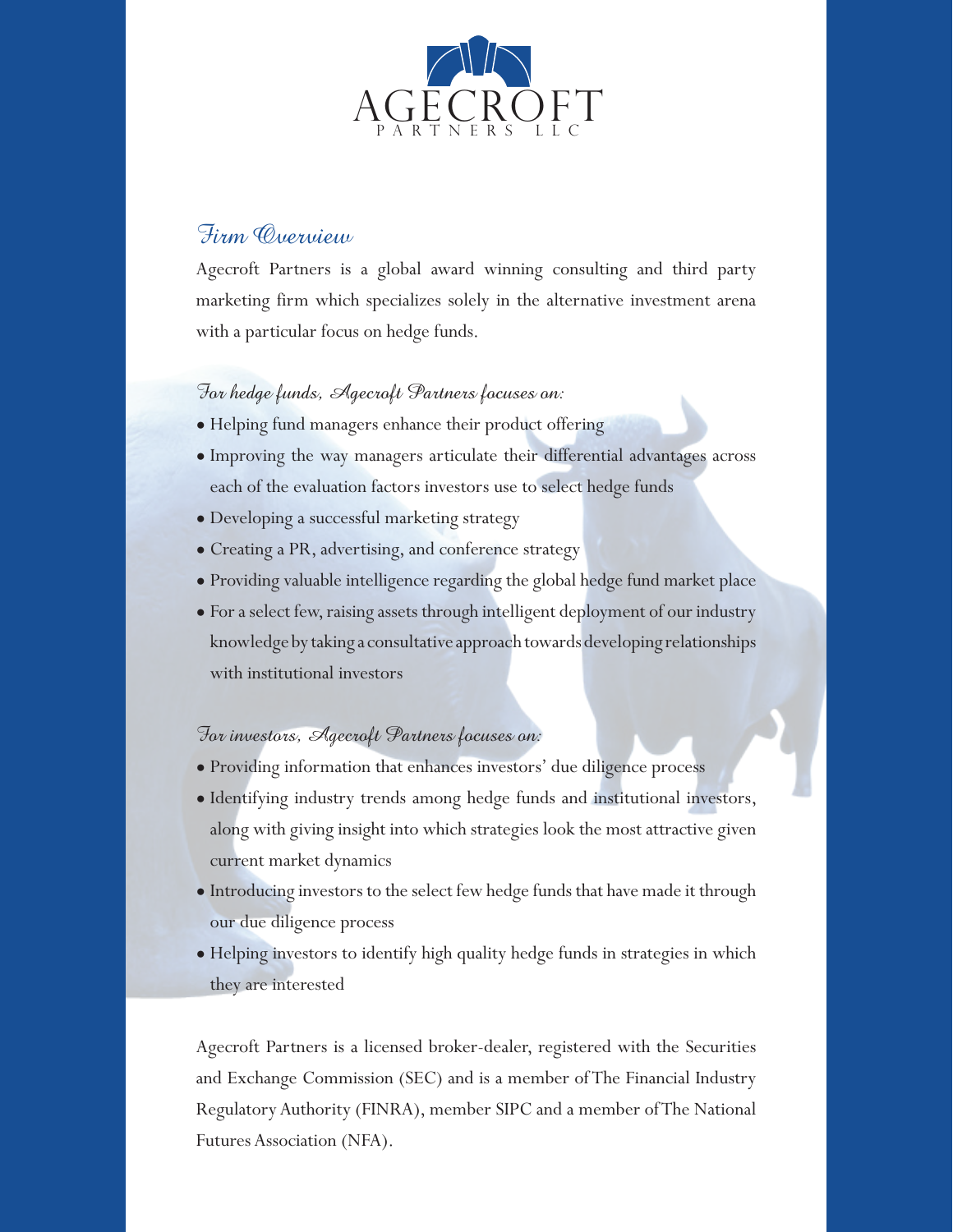

## Competitive Advantages Quality of Hedge Funds

Agecroft Partners is highly selective of the hedge funds we represent. We utilize an institutional due diligence process to narrow the broad universe of hedge fund managers down to the select few we ultimately represent. It is Agecroft's objective to partner with the highest quality hedge funds possible that have clearly defined investment processes and risk controls, solid pedigrees of investment team, and strong historical performance. Ultimately, the reputation of a third party marketing firm is based on the quality of the hedge fund managers it represents.

#### IndustryReputation

Agecroft Partners is a global, award-winning hedge fund consulting and marketing firm that has won over 32 awards as the Hedge Fund Marketing firm of the year. Agecroft strives to be a thought leader in the hedge fund industry and frequently writes white papers relative to trends they have identified by leveraging the knowledge they gain through the thousands of investors they are in contact with on a regular basis. Additionally, Agecroft has emerged as one the most sought after firms by industry conferences and the media for the company's views on the hedge fund marketplace and institutional investors. Members of the Agecroft Partners team have spoken at over 100 alternative investment conferences, have appeared in hundreds of industry articles and are regular guests on business television including Bloomberg, CNBC, and Fox Business News.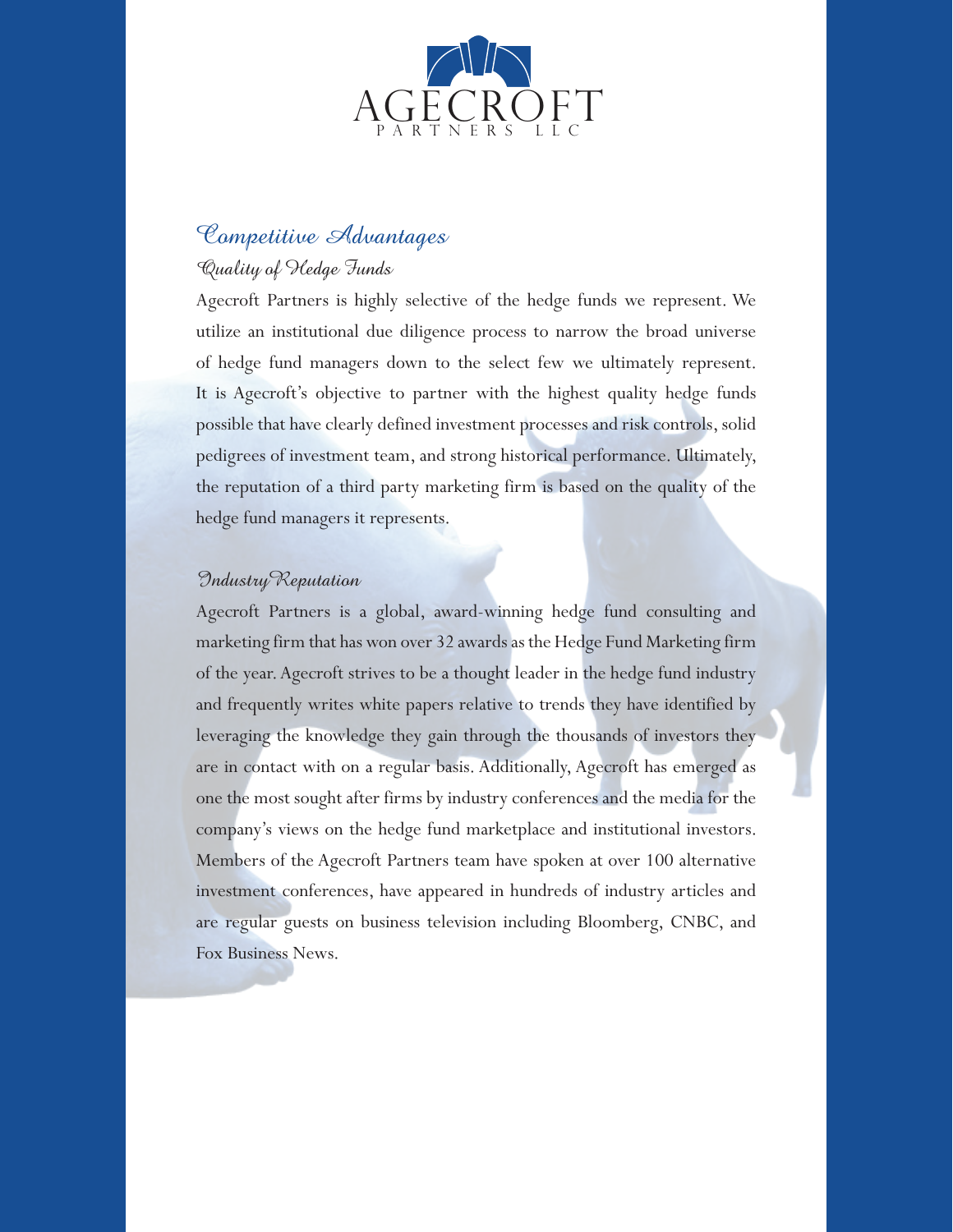

### Founder's Experience

Don Steinbrugge's achievements over his 30 year career in institutional investment management sales include serving as the head of sales for one of the world's largest hedge funds and institutional investment management firms; Don was a founding principal of Andor Capital Management, which was formed when he and a number of his associates spun out of Pequot Capital Management. At Andor he was Head of Sales, Marketing, and Client Service and was a member of the firm's Operating Committee. When he left Andor, the firm was ranked by assets under management as the 2nd largest hedge fund firm in a survey by Absolute Return Magazine. Prior to his stint at Pequot, Don was a Managing Director and Head of Institutional Sales for Merrill Lynch Investment Managers, which at the time was one of the largest investment managers in the world ranked by assets under management. Don was also Global Head of Institutional Sales and member of the executive committee for NationsBank Investment Management (now Bank of America Capital Management).

Don is a member of the Board of Directors of Help for Children (Hedge Funds Care), Virginia Home for Boys and Girls Foundation and the Child Savers Foundation. In addition he is a former 2 term Board of Directors member of the University of Richmond's Robins School of Business, The Science Museum of Virginia Endowment Fund, The Richmond Ballet (The State Ballet of Virginia), Lewis Ginter Botanical Gardens, The Hedge Fund Association and the Richmond Sports Backers. He also served over a decade on the Investment Committee for The City of Richmond Retirement System.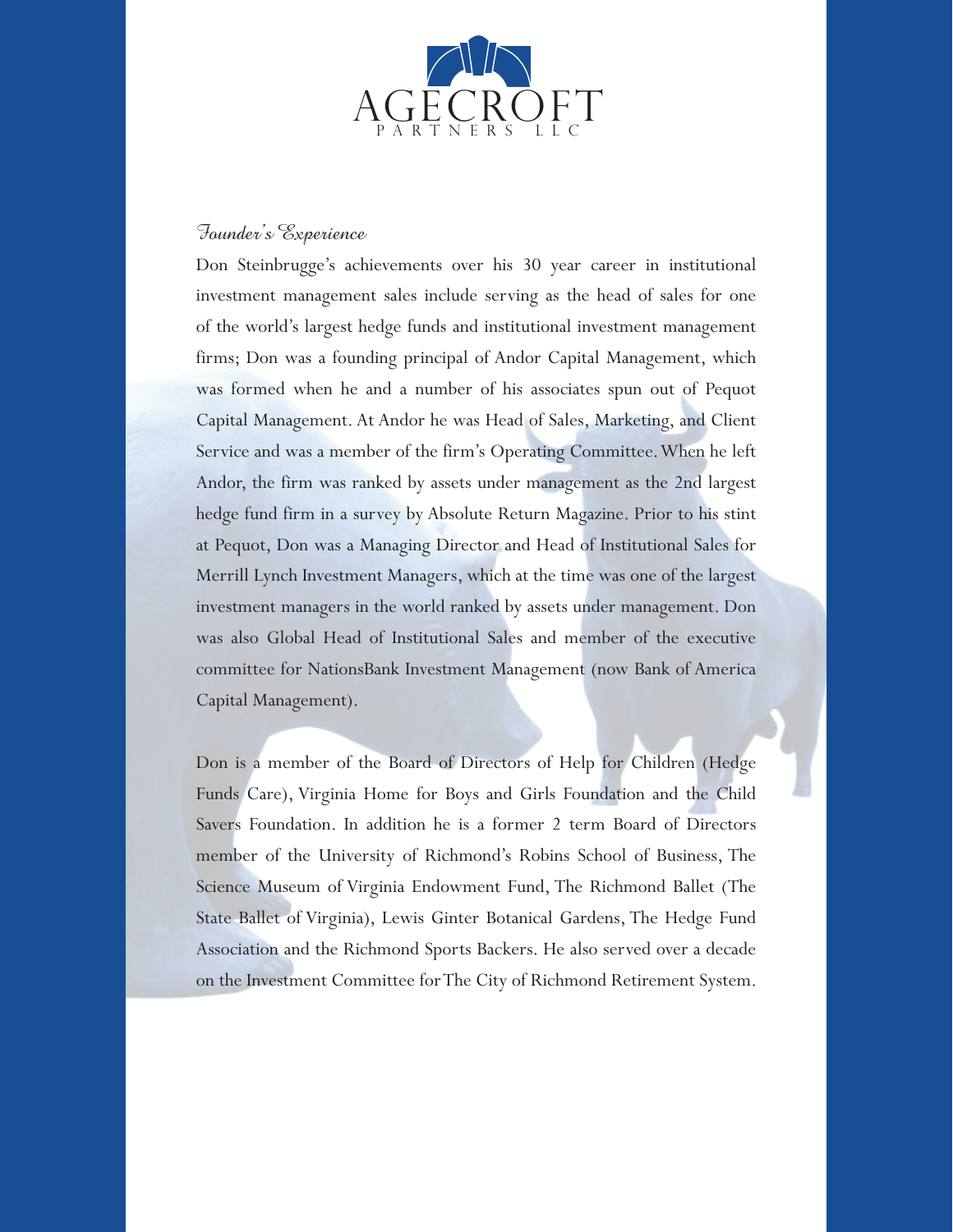

### Quality of Sales Team

Our partners' goal is to have in depth product knowledge of the funds we represent and to be able to articulate their investment processes as well as our managers. The professionals at the firm average over 15 years of industry experience. A majority of our partners have worked for a multi-billion dollar alternative investment firms before joining Agecroft.

### Strong Knowledge of the Institutional Marketplace

Our Partners have met with a majority of the largest US pension funds, endowments, foundations and institutional consulting firms during their careers. A significant number of these investors have been clients of theirs in the past. In addition, our sales team has significant relationships at a senior level throughout the fund of funds, insurance company and family office market places. Our combined efforts have resulted in the creation of a proprietary database of more than 30,000 industry contacts.

# Agecroft's Organizational Philosophy

We believe the most successful way to raise assets over time is by maintaining a stellar reputation in the industry based on integrity, trust and knowledge. We always simultaneously consider the best interest of the manager and the investor. We represent only what we perceive as the highest quality funds. We limit the number of funds we represent in order to maintain a high level of product technical knowledge. We implement a focused, tailored marketing approach for each firm we represent and work in partnership with our clients to help them effectively grow their business.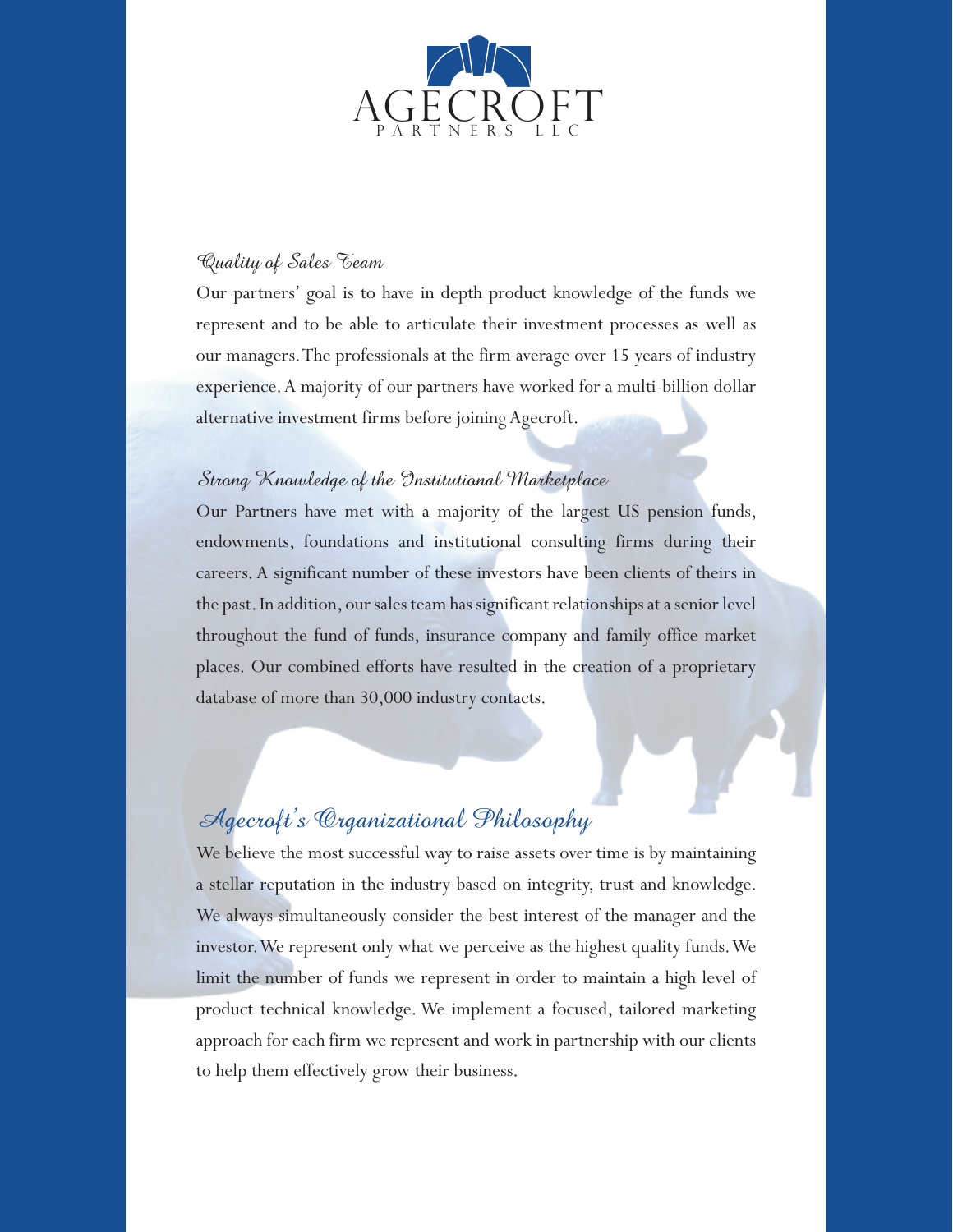

## Selection of Investment Managers

The reputation and credibility of our firm is dependent on being highly selective of the firms we represent. As a result we implement an institutional process in selecting managers including the following steps:

- 1. **Maintaining a reputation as a leader in third party marketing firm industry**. In a highly competitive marketplace, this helps to differentiate Agecroft from peers and improves the probability that the highest quality hedge funds looking for marketing support will choose our firm. It also affords us access to institutional quality investors who trust our reputation and process and see us as an additional screen for their process.
- 2. **Sourcing managers**. In evaluating hedge fund managers we begin by first casting as wide a net as possible and then pursuing four key areas to build a proprietary universe of thousands of managers with the ultimate goal to narrow that number to approximately half a dozen managers to represent. These 4 areas include:
	- a. Direct contact by hedge fund managers: Because of our strong brand in the market place we have a constant flow of hedge funds contacting us to represent them. We don't take this lightly, we try to get back with each one and provide constructive criticism even if they are not a short-term fit.
	- b. Hedge fund referrals: We have developed strong relationships with many institutional investors, prime brokers and other service providers who use similar criteria to evaluate hedge fund managers. These relationships are a valuable resource in identifying high quality managers for us on a regular basis.
	- c. Research: We review many of the leading industry publications and attend industry conferences with a look out for high quality managers.
	- d. Hedge fund databases: The hedge fund market place is inefficient due to the lack of reliable information on managers. All hedge fund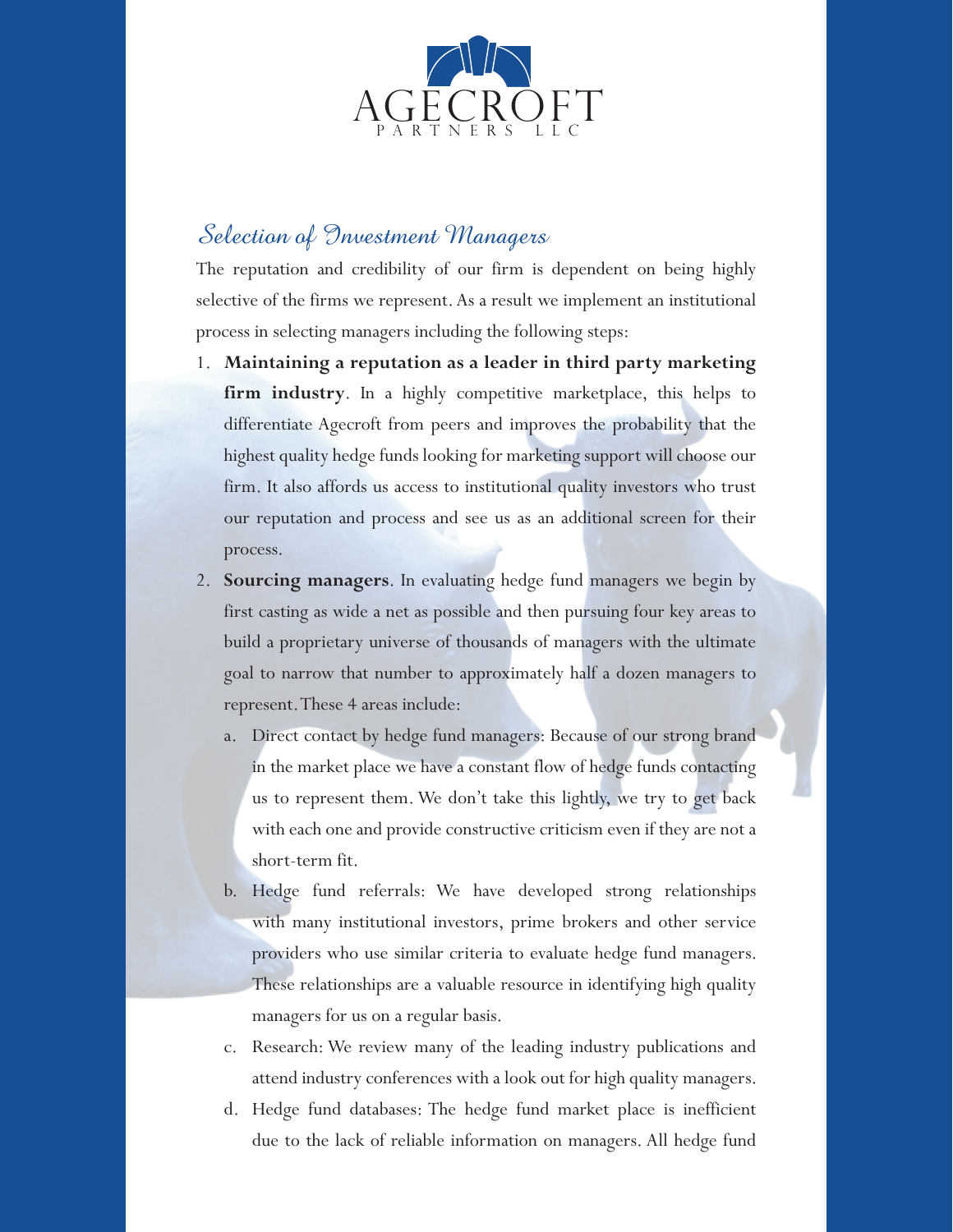

databases are missing a significant number of hedge funds. As a result we continually review multiple databases for potential managers and discuss candidates internally to determine if further due diligence is warranted.

- 3. **Quantitative screening of managers**. We use quantitative screens to narrow the universe of hedge funds in order to prioritize further research efforts. Some of the factors we typically focus on include:
	- Assets under management of at least \$75 million in strategy.
	- b. Performance that ranks near the top of their strategy peer group.
	- c. High sharpe and sortino ratios compared to their peer group.
	- d. Low historical performance drawdowns compared to their peer group.
	- e. Correlations to a major market index given their investment strategy.
	- f. Performance characterized by quantifiable alpha and its repetitiveness.
- 4. **Qualitative screening of managers**. We analyze each firm based on multiple variables which include:
	- a. Top down analysis: Is it a strategy we believe will do well going forward given the current economic environment? We do not chase performance.
	- b. Quality of firm: A review of the organization with an eye toward appropriate staffing, infrastructure, reputation and commitment to reinvestment in the firm necessary to support growth.
	- c. Quality of investment team: Pedigree, industry knowledge, experience, reputations, and the continuity of key investment staff.
	- d. Review of investment philosophy and process: We must understand what inefficiencies in the market place they are focused on and what their edge is in taking advantage of these inefficiencies.
	- e. Risk controls: This includes understanding their exposure to current and potential risks in their portfolio in addition to maximum limits on leverage, liquidity and concentration as well as quantitative risk controls.
	- f. Service providers and fund terms.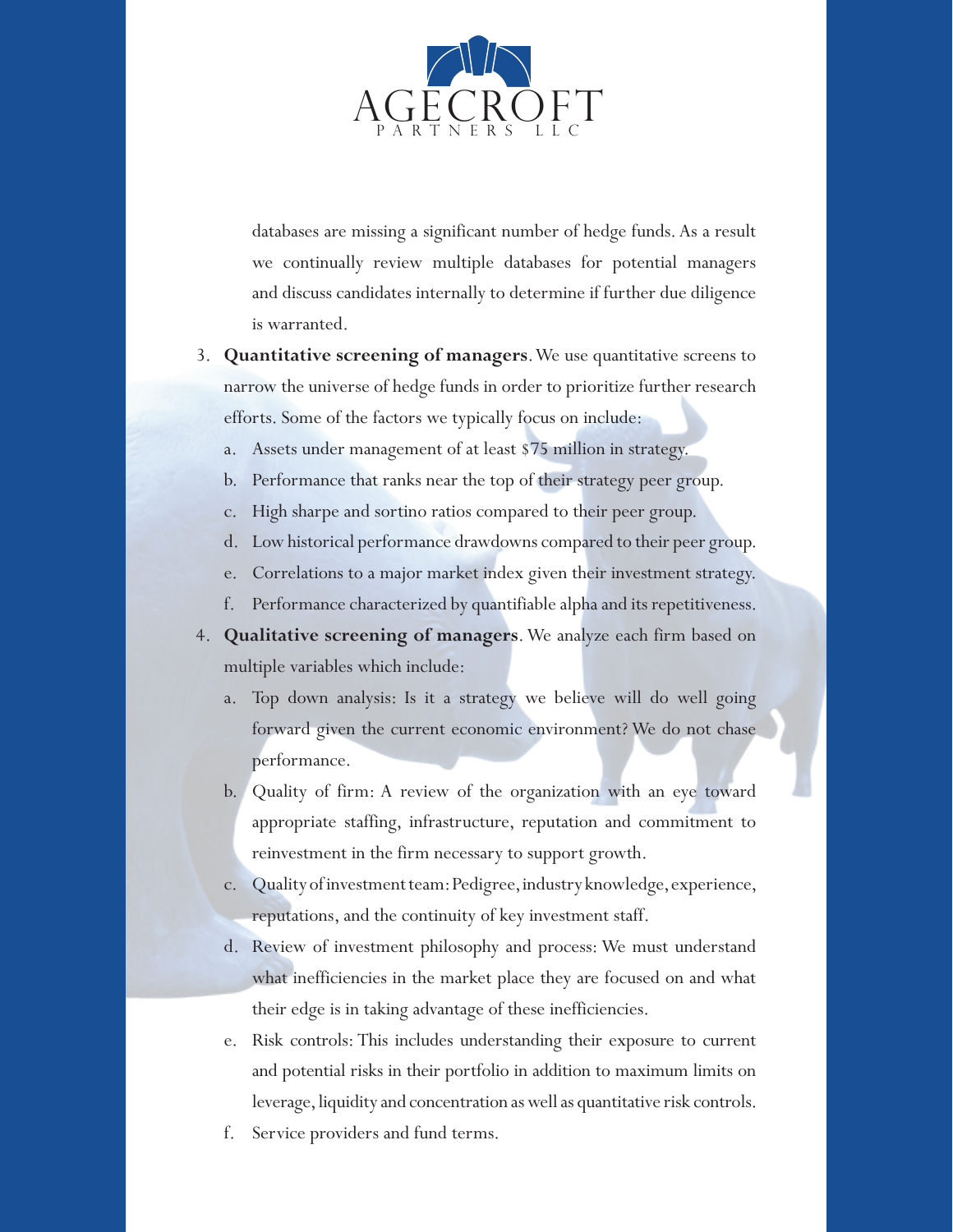

- 5. **Meeting with portfolio manager**: Once a manager has made it thru our quantitative and qualitative screening process a senior member of the firm is assigned to meet with the portfolio manager and other senior people within the hedge fund organization. Often this part of the process requires multiple meetings.
- 6. **All senior members of team speak with portfolio manager**: This could either be structured as a conference call or on-site meeting. After the meeting/conference call any senior members of our team have the ability to veto a manager and all members communicate their assessment of the manager. The output from this meeting is used to create a manager quality score from 1 to 9 which is then included in a proprietary hedge fund ranking system. Those managers who rank near the top are then engaged in contract discussions.
- 7. **Market feedback/Operational due diligence**: We contact all service providers to confirm the organization is a client in good standing and has no outstanding issues.
- 8. **Continual re-evaluation of manager**: Once a manager is brought on to our platform we receive constant feedback from the thousands of investors we reach out to on a monthly basis. This feedback is communicated to the managers to help improve their offering. In addition, we are constantly reviewing this information for any signal there could be potential issues with a manager.

Investors should perform their own independent due diligence on a hedge fund before investing.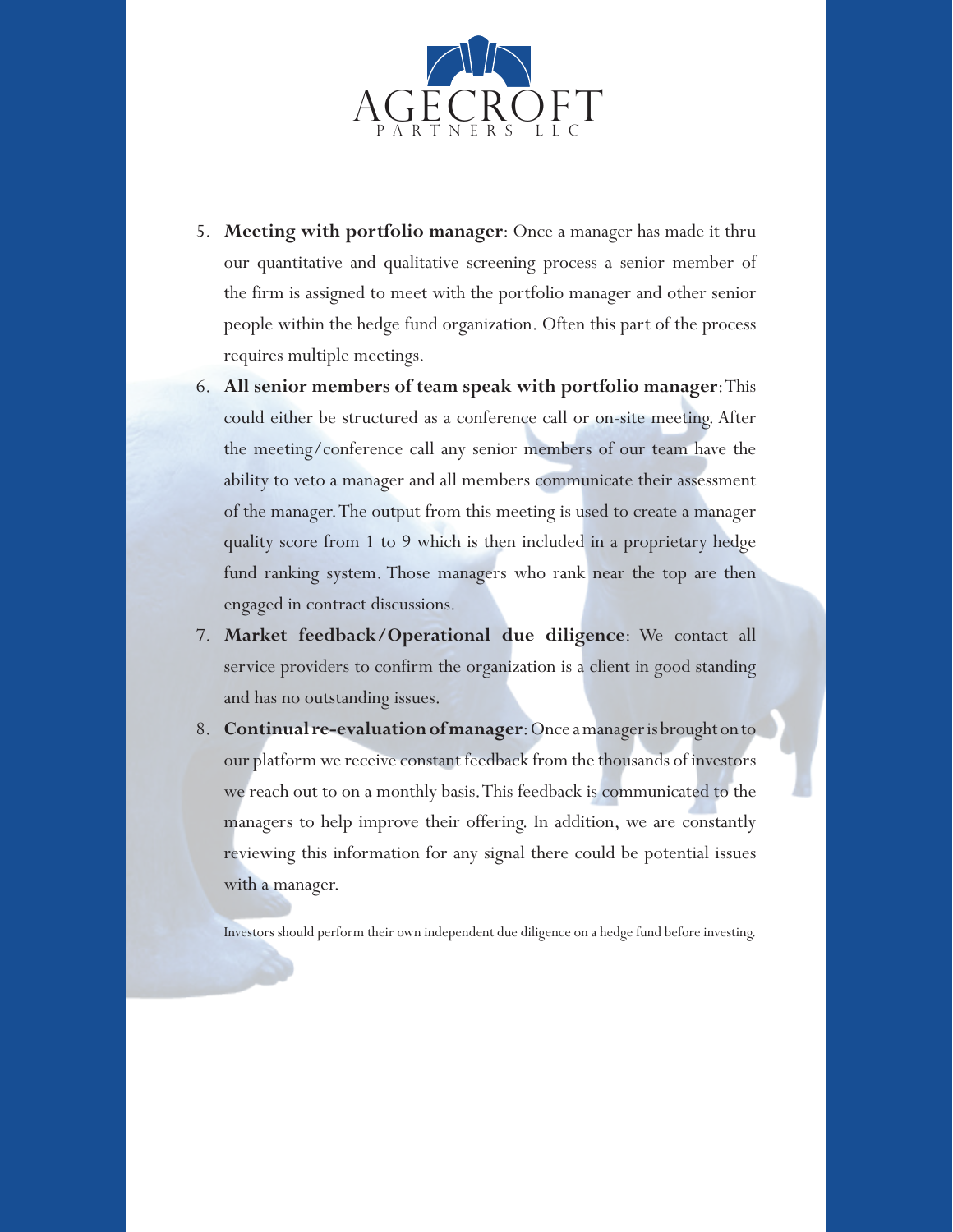

# Hedge Fund Consulting and Marketing Strategy

Agecroft Partners believes there are three critical steps involved in order for a hedge fund to be successful in raising assets in today's competitive environment. These include the quality of the fund offering, the investor's perception of the quality of the fund offering, and their marketing and sales strategy. Leveraging our founder's experience in running sales for some of the largest investment firms in the world, Agecroft is uniquely qualified to help hedge funds through each aspect of this process. At Agecroft's industry leading conference, Gaining the Edge, Don Steinbrugge describes the 3 Keys to Successfully Raising Hedge Fund Assets. To view the video click here. Below is a brief outline of Agecroft's consulting and marketing strategy.

- 1. **Quality of the hedge fund offering** The first step in the process is utilizing our institutional due diligence process to analyze the quality of the product offering across each of the evaluation factors investors use to select hedge funds, which are discussed in the "selection of managers" section of our website. We will then provide feedback on potentially enhancing any areas of weakness. For hedge fund clients we help raise assets for this is an ongoing process as we get feedback from the market place.
- 2. **High quality marketing message** Many high quality hedge funds have difficulty raising assets because they do a poor job of articulating their message to the marketplace. The marketplace is highly competitive and hedge fund investors use a process of elimination in selecting hedge funds. This typically begins by screening the thousands of hedge funds in the market place, meeting with a couple hundred and hiring a select few each year. Hedge fund performance tends to be a quantitative screen to eliminate a majority of managers, but once performance has reached a certain hurdle its weighting in the evaluation process is less important than most managers realize. It only takes one poorly worded answer to get a firm eliminated from consideration.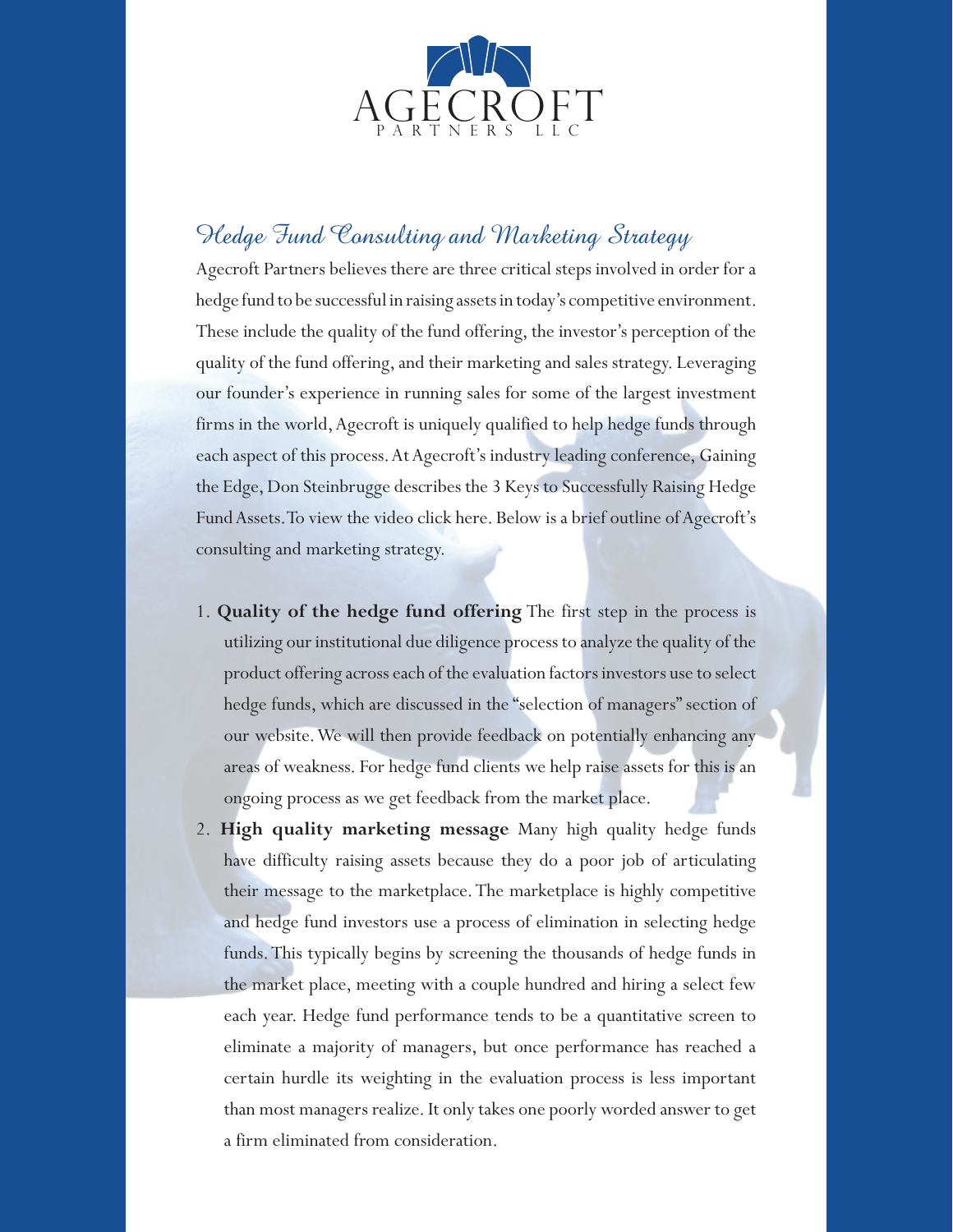

It is Agecroft's objective to work with hedge funds to perfect their marketing message in order to ensure that the market's perception of the firm is equal to reality. This requires a consistently delivered, concise and linear marketing message that identifies the differential advantages across each of the evaluation factors investors use to select hedge funds. It is important that the marketing message is consistently integrated throughout all the firm's mediums of communication, including oral presentations, written materials, due diligence questionnaires and quarterly letters, and their website. A well prepared and accurate marketing presentation eliminates inconsistencies and helps foster a level of integrity when interfacing with potential investors.

- 3. **Marketing and sales strategy** The most successful marketing and sales strategies are well thought out and are very process oriented. Agecroft works in partnership with our clients to ensure that they receive the assistance that is necessary to grow their business effectively and to maximize their time in focusing on doing what they do best: managing money. In order to maximize the probability of success, Agecroft adds value in the following ways:
	- A. **Industry reputation** The industry reputation of a hedge fund marketing firm has a direct impact on investors perceptions of the hedge fund organizations they represent. Agecroft's brand in the market place enhances the credibility of managers they represent and significantly improves access to institutional investors often at senior levels.
	- B. **Indentifying who to contact** The hedge fund industry investor base is highly inefficient. Public databases of family offices are of poor quality. It is challenging to identify which pension funds, endowments, foundations, insurance companies and sovereign wealth funds are making direct hedge fund investments, whether or not they use a consultant for hedge fund investments, and what type of relationship they have with their consultant. Agecroft's team has created one of the largest proprietary databases in the industry, and has developed strong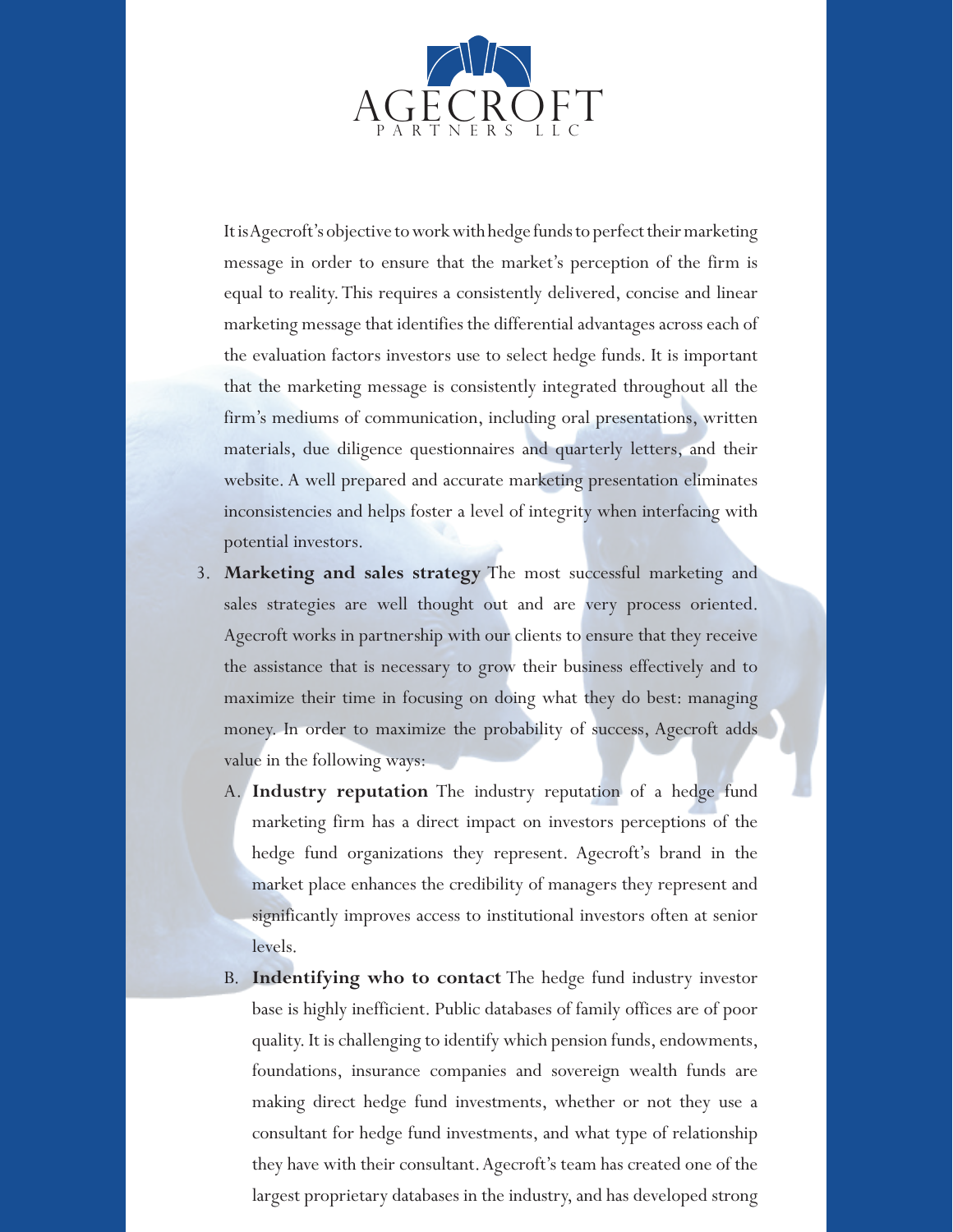

relationships with investors with whom they are in frequent contact on a global basis.

- C. **Screen for suitability with manager's strategy and investment style** Agecroft Partners' number one objective is to maximize the time of both the investor and manager. Our goal is to ensure that investors with whom we arrange meetings for our hedge fund clients are well screened for their interest in the strategy. The same is true for investors, we do not put pressure on investors to take a meeting, we only set up meetings with investors that show interest in meeting with our hedge fund clients.
- D. **Develop tailored follow-up plan for each prospect** Agecroft understands that each prospect is unique and has different due diligence requirements along with short and long term needs for their portfolios. Agecroft strives to get detailed feedback from each prospect and than develops a follow-up strategy to help investors through each step of their due diligence process.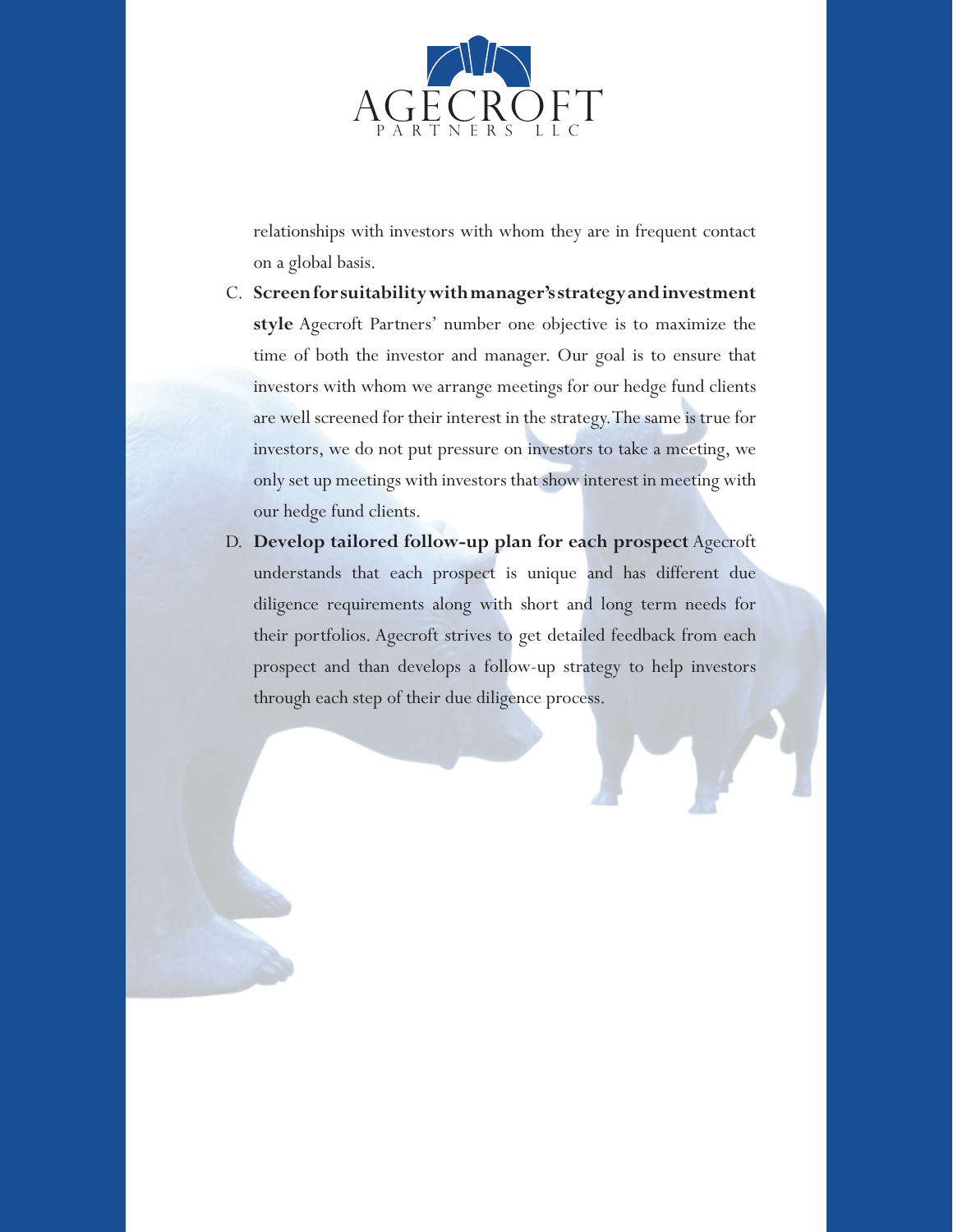

## Industry Conference Speaking Engagements

- 12/16 **Gaining the Edge 2016 Hedge Fund Investor Leadership Summit** Conference Chairman
- 10/16 **Hedgeopolis** Conference Co-Chairman
- 09/16 **DC Alternative Investment Consortium Panelist**
- 07/16 **Marketing and Sales for Institutional Asset Managers** Client Servicing for Investors in Alternatives
- 06/16 **HFM US Breakfast Briefing: Alternative hot spots** A guide to asset raising in Europe
- 06/16 **KPMG Hedge Fund Conference**  What current trends tell us about the hedge fund indsutry
- 05/16 **CFA Institute Annual Conference** Next Gen Hedge Funds: What Current Trends Tell Us about the Future of the Hedge Fund Industry
- 04/16 **Gaining the Edge Hedge Fund Marketing Leadership Summit** Conference Chairman
- 03/16 **Hedge Fund Emerging & Startup Manager Forum** Gaining Institutional Investment: What do Fund Investors look for when Selecting Emerging Managers?
- 11/15 **HFM Fund of Hedge Funds Leaders Summit**  What do investors really want?
- 11/15 **Hedgeopolis** Conference Chairman
- 09/15 **Hedge Fund Due Diligence Mater Class** Opening Institutional Investor Panel
- 06/15 **Hedge Fund Marketing Forum** Key Note speaker
- 06/15 **Gaim** Co Conference Chairman
- 06/15 **Super bowl of Hedge Fund Marketing** Conference Chairman
- 05/15 **HFMweek** US Cap Intro event
- 04/15 **AIMSE** Alternative Investments
- 03/15 **Hedge Fund Start Up Conference** Partnering with a seeder: A Compelling Alternative
- 02/15 **AlphaScope** How are Investors evaluating Quantitative Strategies
- 11/14 **Hedgeopolis** Conference Chairman
- 10/14 **Hedgeworld West** How to Win a Mandate
- 10/14 **Backstop Users Conference** Hedge Fund Investment Opportunities
- 09/14 **UMB Fund Services client conference** Raise Alternative Assets
- 07/14 **Opal's Public Fund Summit East** Investing in hedge funds
- 07/14 **Marcum** Hedge Fund Capital raising Symposium
- 06/14 **Pillsbury Winthrop** Capital Raising Considerations for Emerging and Established Investment Funds
- 06/14 **GAIM International** Hedge Fund Manager Selection and Asset Allocation
- 05/14 **Alternative Investment Conference** Hedge Fund Investment Opportunities
- 05/14 **CIBC CapIntro Conference** How to Raise Assets Internationally?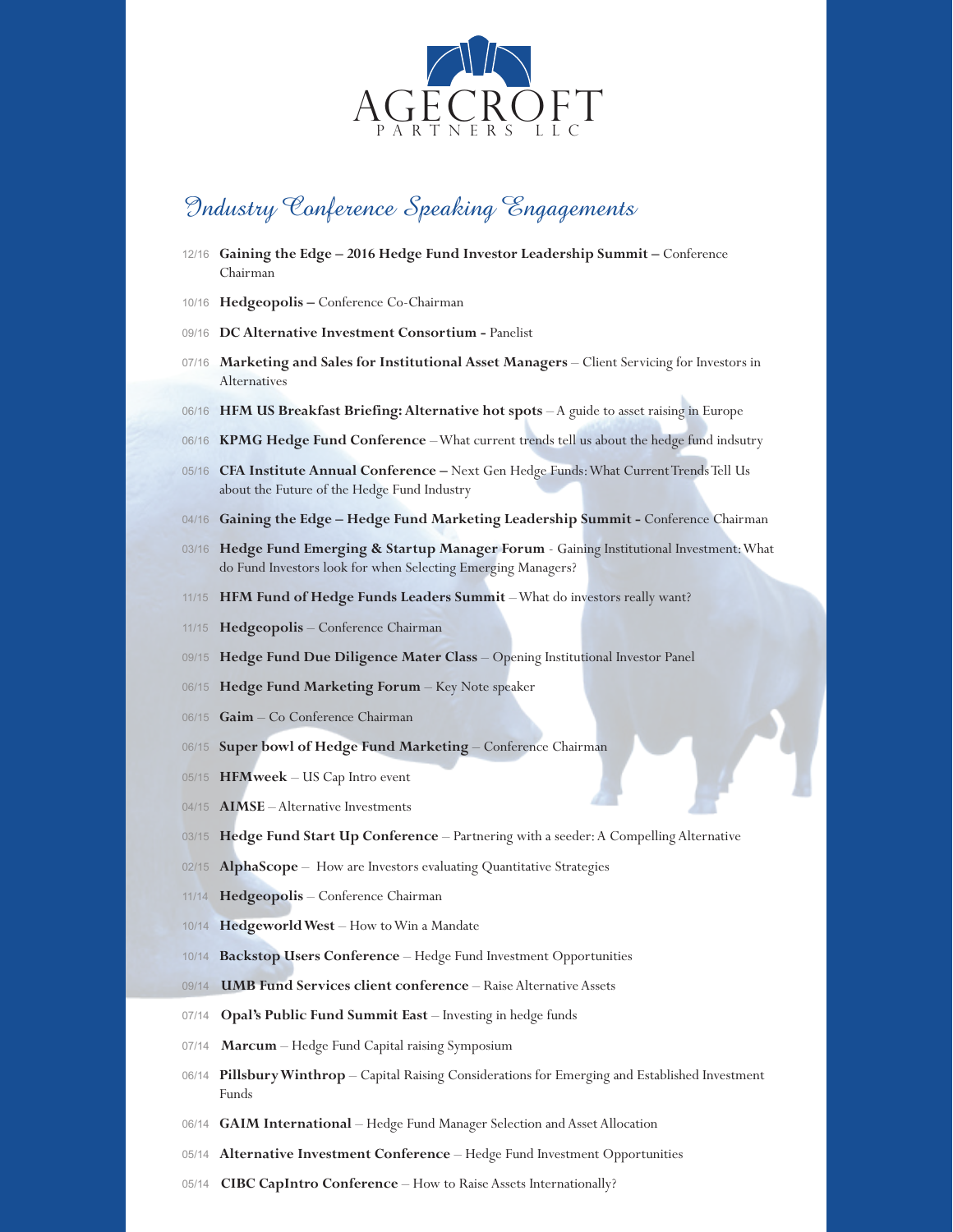

- 04/14 **Hedge Fund Association** Raising Hedge Fund Capital in the 21stCentury
- 04/14 **Liquid Alternative Strategies West Forum** Sales and Marketing Game plan?
- 03/14 **Hedgeworld East 2014** Hedge Fund of Funds
- 01/14 **Marketing and Fund Raising Strategies for Private Investment Funds** The Life Blood of Fund Raising: Investor relations
- 12/13 **HFMweek's Hedge Fund of Fund offsite**  Marketing under the JOBS Act
- 12/13 **Opal's Alternative Investment Summit**  The JOBS Act: How will this affect the Alternatives Industry
- 11/13 **Hedge Funds World Zürich 2013**  What do Hedge Funds do best and why? Where can Hedge Funds add value?
- 11/13 **GAIM Ops International**  The Gatekeepers Seeders, Accelerators and First-Loss Managers
- 11/13 **Hedgeopolis New York** Conference Chairman
- 09/13 **AIMSE Fall Conference** The Changing Landscape & Opportunity for Fixed Income…..What's Next?
- 09/13 **FRA's Global Alpha Forum** Managing Investors HF expectations
- 09/13 **Finforum's Annual HEDGE FUND Summit** Investment Consultants
- 06/13 **GAIM International** How Can We Distinguish Smart Beta From Alpha In Increasingly Correlated Markets?
- 05/13 **Alternative Investment Conference** Investment Manager Rountable
- 03/13 **Opal's Investment Consultant Forum 2013** Hedge fund Opportunities
- 12/12 **HFM's F of F Summit**  Investor Perspectives
- 11/12 **Marketsmedia's Global Market Summit** Institutional Investors
- 11/12 **Opal's Endowment and Foundation Summit** Conference Co-Chairman
- 10/12 **Terrapinn's Hedge London 2012** "How Can You Build a Portfolio that Optimizes Emerging Market Exposures?"
- 10/12 **Alpha Institutes' 2002 CIO Summit** "Portfolio Construction"
- 09/12 **Finforum's Annual HEDGE FUND Summit** "Investment Consultants"
- 09/12 **IMI's Sales Leadership Conference** "Sales Strategy"
- 09/12 **HFMweek** "The Future of Institutional Money in Hedge Funds"
- 08/12 **Ivy Plus's Fund Development Event** "What Institutional Investors are Looking For"
- 07/12 **HFA** "Evolution of the Hedge Fund Industry in a Newly Regulated World"
- 07/12 Opal's Public Funds Summit "Hedge Funds"
- 06/12 **GAIM International** "How Can We Distinguish Smart Beta From Alpha In Increasingly Correlated Markets?"
- 05/12 **Iglobal's Alternative Investment Summit** "HEDGE FUNDS: Real-Time Update and Future Forecast"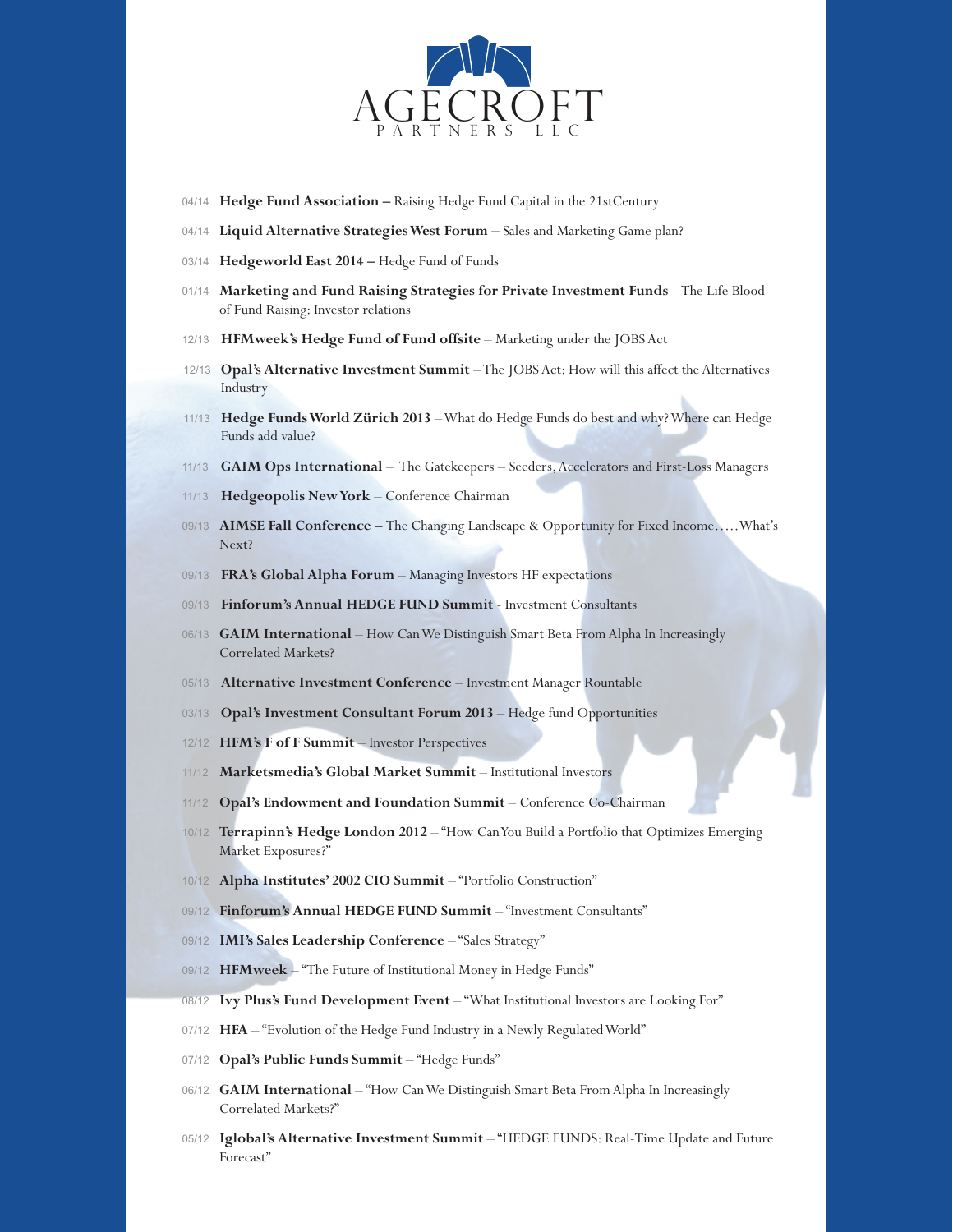

- 05/11 **Wealth Management Executive Conference Series** "Hedge Fund Strategies"
- 03/12 **Opal's Investment Consultant Forum 2011** "Asset Allocation and Diversification in a Volatile Market"
- 01/12 **Infovest21** "Institutional Policy Debate on Commodity Investing, CTAs and Real Assets"
- 12/11 **Opal's Alternative Investment Summit** Conference Co-Chairman
- 11/11 **Terrapinn's China Investment Summit** Conference Co-Chairman
- 10/11 **IQPC's Pension Fund Risk Management Summit** "Strategic Asset Allocation"
- 10/11 **HFMweek** "Emerging Managers"
- 10/11 **Terrapinn's Hedge Funds World LatAM Conference** "Keynote Investor Panel Debate"
- 09/11 **Opal's Foundation and Endowment Forum** Conference Co-Chairman
- 09/11 **FINforums Annual Hedge Fund Summit** "Growing Your fund: The Do's and Don'ts of Capital-Raising"
- 09/11 **Financial Research Associates' Marketing and Client Service for Hedge Funds** "Best Strategies to Grow Your Client Base"
- 07/11 **Opal's Public Fund Forum** "Hedge Funds"
- 05/11 **Iglobal's 2nd Alternative Investment Summit** "Selecting the best Hedge Fund Strategies for your Portfolio and Objectives"
- 05/11 **Opal's Emerging Managers Summit** "Investing in Alternatives"
- 05/11 **Terrapinn's Asset Allocation Summit** "Investor Allocation to & confidence in Hedge Funds"
- 04/11 **Catalyst's Alternative Investment Forum** "Perspective on Capital raising in 2011"
- 03/11 **HFMweek's US Breakfast Briefing** "Pension Funds Investing in Hedge Funds"
- 03/11 **Invest21** "Underfunding of Pensions and What it Means for Hedge Funds/Funds of Funds"
- 03/11 **Opal's Consultant Forum** "Allocating to Hedge Funds: Achieving Strategic Goals Through Hedge Fund Allocations"
- 01/11 **Ivy Plus' Trends in Family Offices "Non-Correlated Alternatives"**
- 11/10 **Terrapinn's Hedge 2010** Conference Co-Chairman
- 11/10 **Opal's Endowment and Foundation Forum** "Hedge Funds"
- 10/10 **Finalternatives** "Power, Politics and Hedge Funds"
- 10/10 **Merlin Securities, First Annual Merlin Manager Symposium** "Manager Due Diligence and Allocating for Today's Volatile Markets"
- 10/10 **IQPC's De-Risking Summit** "Lessons Learned: Strategic Asset Allocation Then and Now"
- 10/10 **iglobal's Alternative Investments Summit** "Allocating to Hedge Funds: Achieving Strategic Goals Through Hedge Fund Allocations"
- 09/10 **FBR Cap Intro** "Hedge Fund Seeding"
- 09/10 Hedge World "Talents from the Sales Channels"
- 07/10 **Opal's Public Fund Summit** "What is the Role of Risk Management?"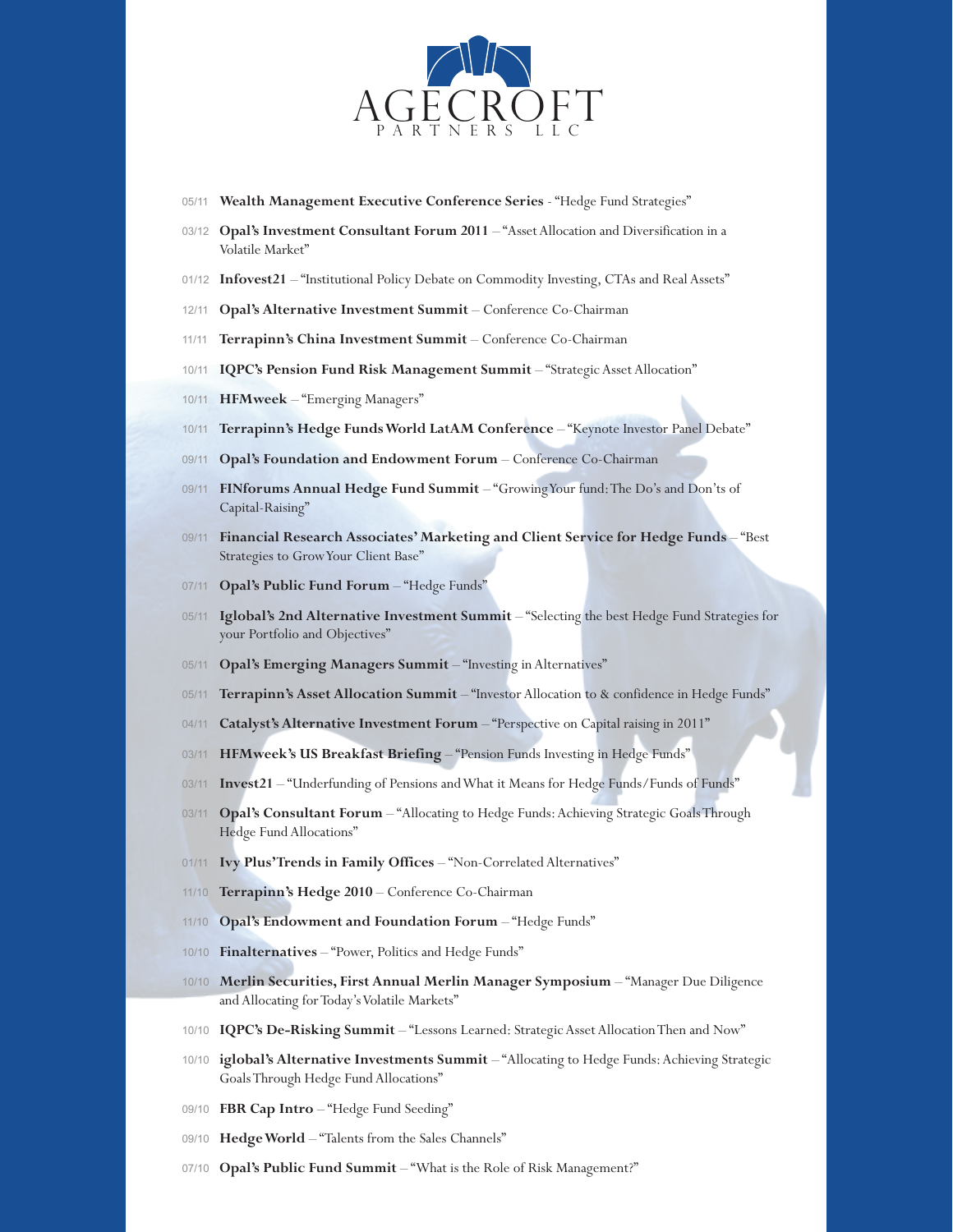

# In the Media - Television and Radio



02/15/17 **Bloomberg Television: The Bloomberg Markets** Agecroft Founder Says SoftBank-Fortress Deal Makes Sense



01/10/17

**Bloomberg Television: The Bloomberg Markets** Agecroft's Steinbrugge on Hedge Fund Strategies, Fees



01/10/17 **Small Cap Nation** Top 10 Forecasts for Hedge Funds in 2017



12/17/16 **Sovereign Wealth Fund Institute: Follow the Money** Agecroft's Steinbrugge on hedge fund industry trends for 2016-2017



12/16/16 **Small Cap Nation** Help For Children Appoints Four New Members to Global Board of Directors



12/16/16 **Institutional Real Estate, Inc.** Shop Talk: Investing in Reinsurance



11/08/16 **Asset TV: Hedge Fund Association** Kicking Off Hedgeopolis 2016



09/16/16 **Bloomberg Radio: The Bloomberg Advantage** Steinbrugge on Hedge Fund Investing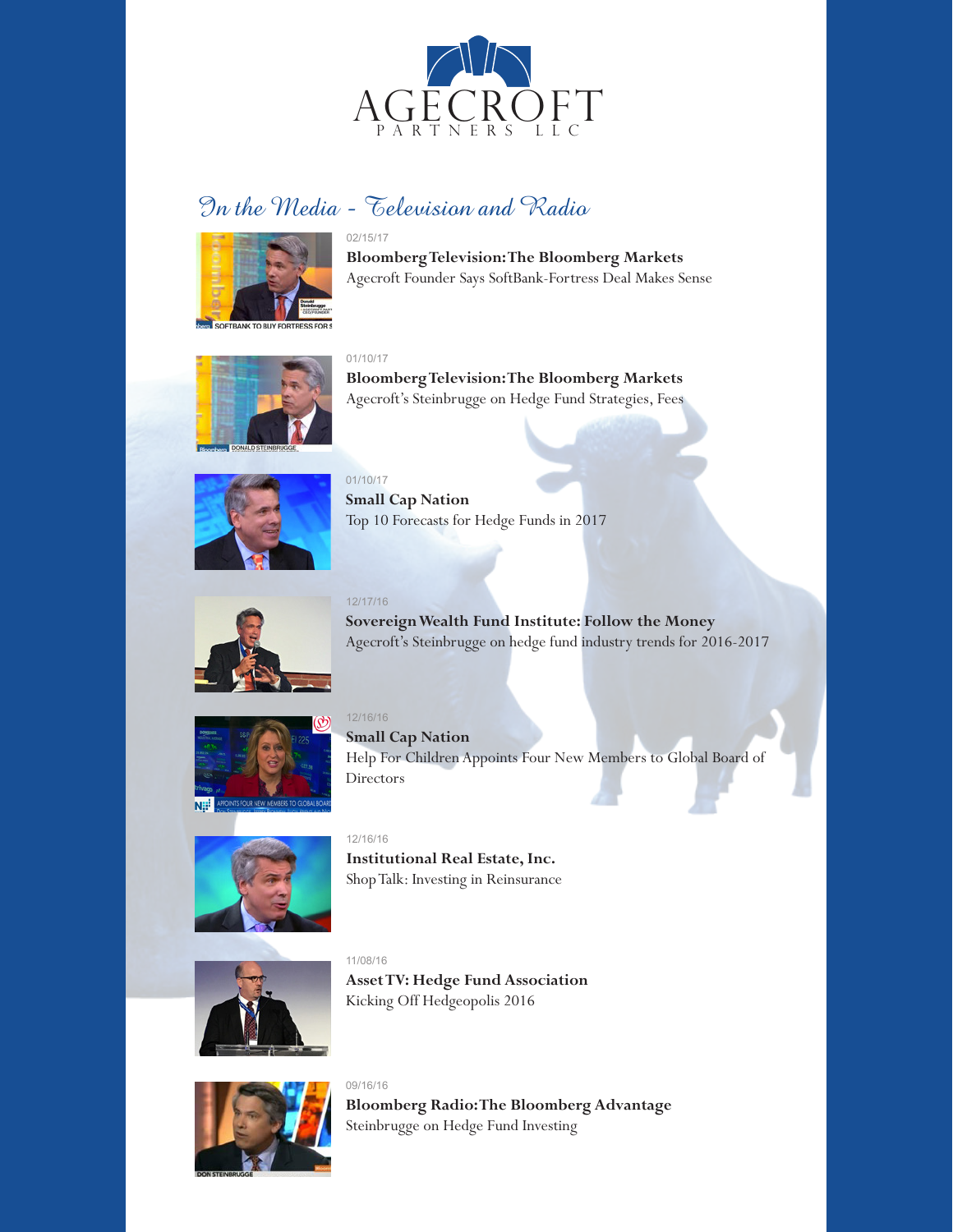



09/15/16 **Bloomberg Television: The Bloomberg Markets**  Protecting your portfolio: Can hedge funds help?



#### 08/19/16

08/18/16

**Bloomberg Television: The Bloomberg Markets**  How Deep and Challenging Are Hedge Fund Problems?



**Bloomberg Radio: The Bloomberg Advantage** Agecroft's Steinbrugge on Outlook for Hedge Fund Fees



06/26/16 **Bloomberg Television: Bloomberg Markets** What Brexit Uncertainty Means for Hedge Funds



06/10/16 **Yahoo Finance** Why the hedge fund industry should welcome the pain it's experiencing



06/09/16 **Bloomberg Radio**  Agecroft's Steinbrugge on Finding Worthwhile Hedge Funds



06/09/16

04/26/16

**Bloomberg Television: Bloomberg Markets** Looking Beyond Hedge Fund Market Uncertainty



**Bloomberg Radio: The Bloomberg Advantage** Steinbrugge on Hedge Fund Marketing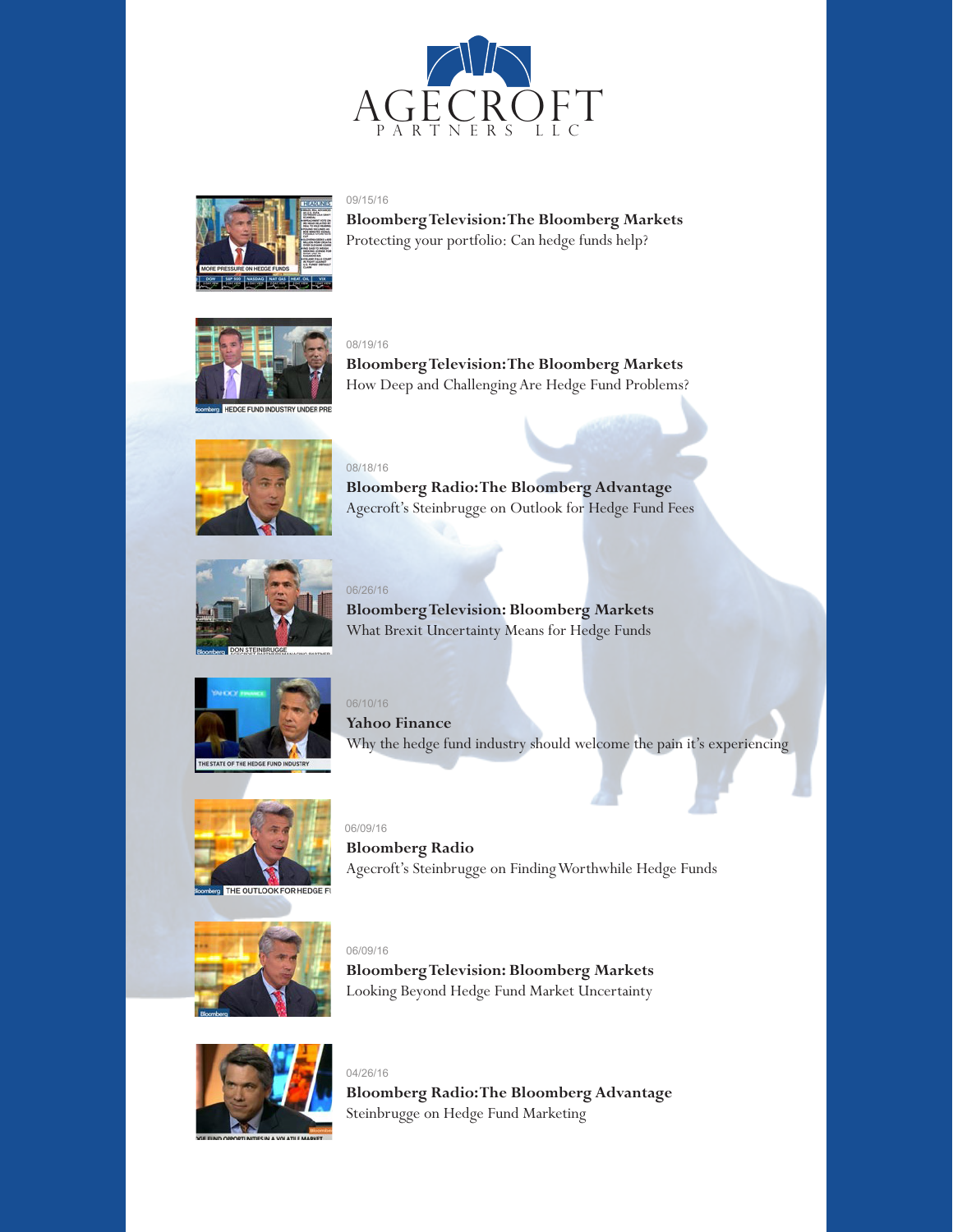



04/04/16

**Resonance 104.4FM in London "The Naked Short"** Agecroft Partners' founder discusses hedge funds



#### 03/31/16 **CNBC**

CNBC interviews Don Steinbrugge about Hedge Fund Performance in the first quarter of 2016



01/07/16 **Bloomberg Radio's "The Bloomberg Advantage"**  Hedge Funds Moving from Beta to Alpha



11/30/15 **CCTV** IMF decides to include China's yuan in SDR basket



11/12/15 **CCTV** Steinbrugge on China's 13th 5 Year Plan



11/02/15 **Resonance 104.4FM in London "The Naked Short"** 



09/23/15 **Bloomberg Radio's "The Bloomberg Advantage"**  Navigating Volatility With Reinsurance



09/02/15 **CNBC** The winning strategy of hedge funds

(See website for more complete list (www.agecroftpartners.com/news-tv.html).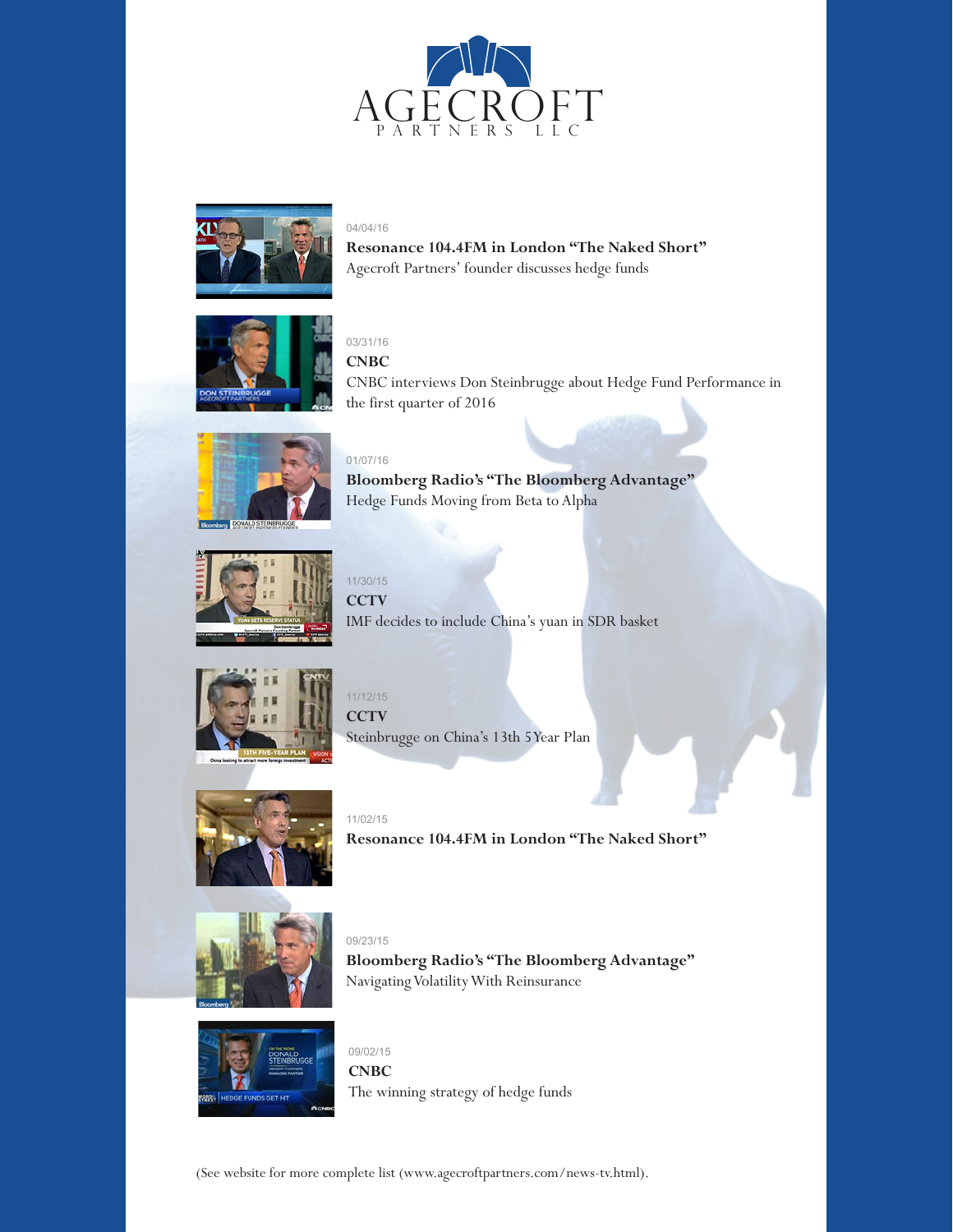

## In the Media - Press

07/21/17 **The Washington Post** – "Scaramucci took winding path but finally landed a top job with Trump"

- 07/10/17 **Bloomberg** "Hedge Funds Lost 0.4% in June, Hurt by Macro, Event Managers"
- 07/06/17 **Benzinga** "Hedge Fund Expert Explains Why Asia-Focused Firms Are Outperforming Market Benchmarks"
- 06/28/17 **Yahoo Finance** "Agecroft Partners Believes Asia Focused Hedge Funds Offer Great Opportunities"
- 06/23/17 **FINalternatives** "Steinbrugge: Asia-Focused Hedge Funds Offer Great Opportunities"
- 06/22/17 **Investment Europe** "Asia focused hedge funds offer great opportunities"
- 06/22/17 Hedgeweek "Asia-focused hedge funds offer great opportunities, says Agecroft Partners"
- 06/21/17 **HedgeThink** "Agecroft Partners Believes Asia Focused Hedge Funds Offer Great Opportunities"
- 06/21/17 ValueWalk "Agecroft: Asia Focused Hedge Funds Offer Great Opportunities"
- 06/21/17 **Opalesque** "Asia focused hedge funds offer great opportunities, says Agecroft Partners"
- 06/21/17 **Benzinga** "Why There's A Big Opportunity in Asia-Focused Hedge Funds"
- 06/21/17 HedgeCo "Asia Focused Hedge Funds Offer Great Opportunities"
- 06/05/17 **Financial Times' Fund Fire Alts** "Hedge Funds Face Unique Sales Challenges with RIAs"
- 05/29/17 **The Washington Post** "Once considered titans of Wall Street, hedge fund managers are in trouble"
- 05/22/17 **Traders Magazine** "Agecroft Partners Pledges \$1 Million from Hedge Fund Leadership Summits to Charities<sup>"</sup>
- 05/19/17 ValueWalk "Majority of Asset Flows Go To The Strongest Brand Hedge Funds And Other News"
- 05/18/17 Hedgeweek "Agecroft Partners pledges USD1m to charities that benefit children"
- 05/18/17 **Opalesque** "Agecroft Partners pledges \$1 million to charities that help children"
- 05/17/17 **Financial Times' Fund Fire Alts** "Emerging Markets Hedge Funds Gain New Look as Assets Grow'
- 05/17/17 **ValueWalk** "Agecroft Partners Pledges \$1 Million To Charities That Benefit Children"
- 05/17/17 **Financial Times** "Elliott brings a prosecutorial approach to activist investing"
- 05/17/17 The Hedge Fund Journal "Agecroft Pledges \$1million To Children's Charities"
- 05/15/17 **Benzinga** "Gaining the Edge: A Preview of One of the Top Hedge Fund Conferences"
- 05/04/17 **Opalesque** "A brand is a hedge fund manager's most valuable asset, especially for small funds"
- 05/04/17 ValueWalk "Hedge Fund Branding Is Critical In A Crowded Marketplace, Especially for Small Hedge Funds"
- 05/04/17 **Hedgeweek** "Hedge fund branding critical in a crowded marketplace"
- 04/24/17 **Fox Business** "Risk-Off Investing: Have International Tensions Made It the Strategy Du Jour Or Are We In a Risk-On Environment?"
- 04/21/17 **Benzinga** "How People Choose Hedge Funds: The Importance of Branding"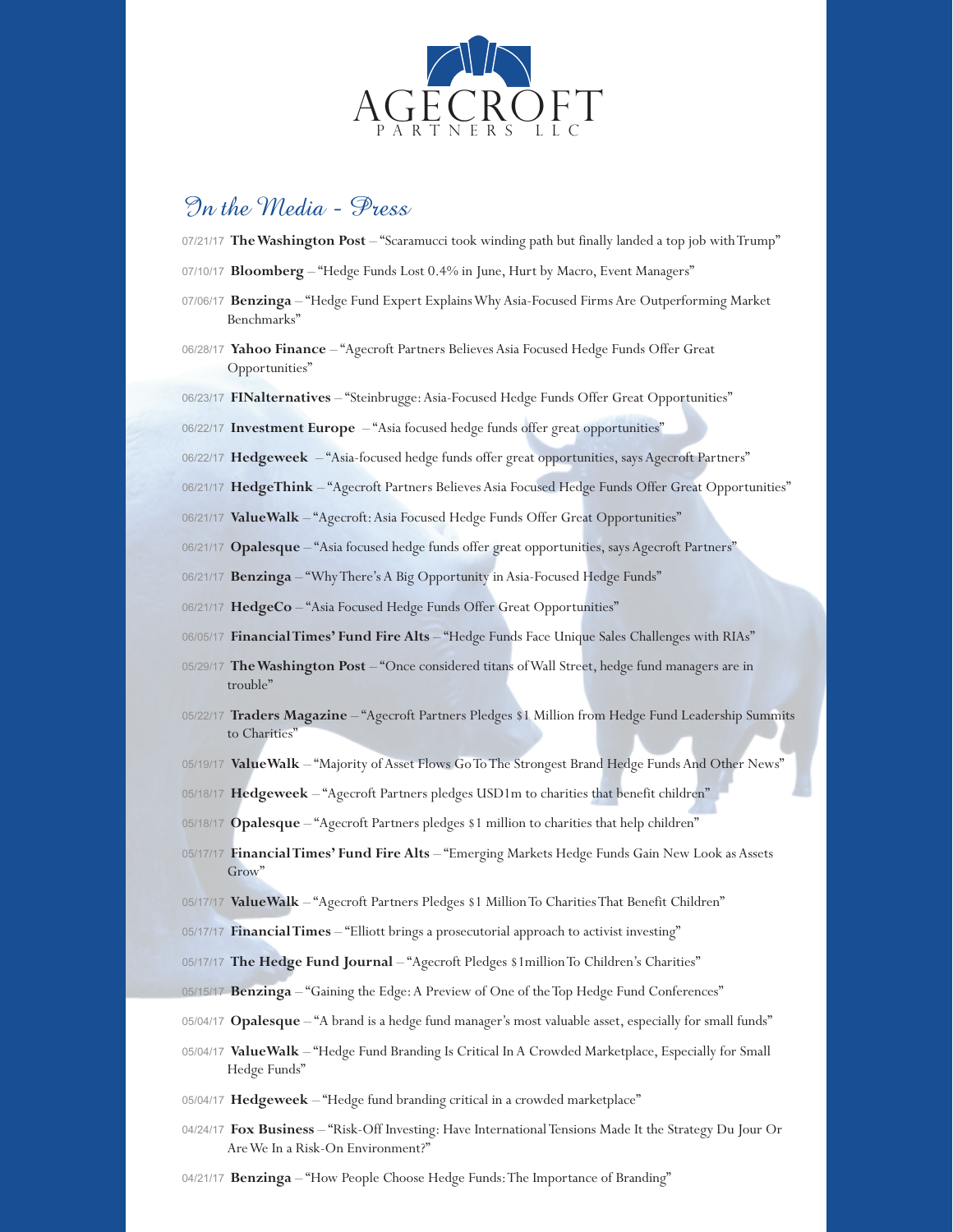

04/13/17 **Opalesque** – "Hedge fund performance is best measured by quarterly and yearly returns"

- 04/11/17 Hedgeweek "Quarterly and yearly returns best measuring stick for hedge fund performance, says Gondor's Au"
- 04/11/17 **Opalesque** "Machine learning and AI: New report shows 40% of hedge funds created last year were systematic"
- 04/10/17 **Benzinga** "Machine Learning And AI: New Report Shows 40% Of Hedge Funds Created Last Year Were Systematic"
- 04/10/17 **Opalesque** "Opalesque Roundup: Next generation hedge fund managers more innovative and flexible with fees: hedge fund news, week 14"
- 04/10/17 Yahoo Finance "Machine Learning And AI: New Report Shows 40% Of Hedge Funds Created Last Year Were Systematic"
- 04/10/17 **ValueWalk** "Quarterly And Yearly Returns Are Best Measuring Stick for Hedge Fund Performance?"
- 04/10/17 Yahoo Finance "What Success Is Made Of: Investors, Execs and Entrepreneurs Talk Routines and Role Models"
- 04/06/17 Hedgeweek "Agecroft Partners Best Third Party Marketing Firm"
- 04/05/17 HedgeThink "Hedge Fund Branding Drives Asset Flows Regardless of Fund Size"
- 04/04/17 **Opalesque** "Strong brand attracts assets into hedge funds, but investors must be careful"
- 04/04/17 **FINalternatives** "Steinbrugge: Hedge fund branding drives asset flows"
- 04/04/17 The Hedge Fund Journal "Hedge Fund Branding Drives Asset Flows"
- 04/04/17 **Investment Europe** "Hedge fund branding drives asset flows"
- 04/04/17 **Benzinga** "Hedge fund branding drives asset flows"
- 04/04/17 HedgeCo "Hedge fund branding drives asset flows"
- 04/04/17 Hedgeweek "Hedge fund branding drives asset flows"
- 04/03/17 ValueWalk "Hedge Fund Branding Drives Asset Flows"
- 04/03/17 Markets Media "Hedge Fund Branding Drives Asset Flows"
- 04/03/17 Yahoo Finance "Hedge Fund Branding Drives Asset Flows"
- 03/27/17 **Chief Investment Officer** Festering Fee Pressures Continue to Hit Hedge Funds"
- 03/22/17 **Financial Times' Fund Fire Alts** "Mammoth Funds Grab Bigger Chunk of Hedge Fund Assets"
- 03/17/17 **CNBC** "Hedge fund fees are falling as shutdowns hit a post-crisis high"
- 03/13/17 **ValueWalk** "One of America's Largest Pension Funds Plans Hedge Fund Fee Overhaul"
- 03/13/17 Risk.net "Hedge funds shift gears on commodities"
- 03/10/17 **Benzinga** "Don Steinbrugge Explains Reinsurance: A Strategy That Helps Hedge Funds Remain Safe From Market Volatility"
- 03/07/17 Hedgeweek "Agecroft wins 2017 Best Hedge Fund Marketing Firm award"
- 03/07/17 HedgeCo "Agecroft Wins 2017 Best Hedge Fund Marketing Firm"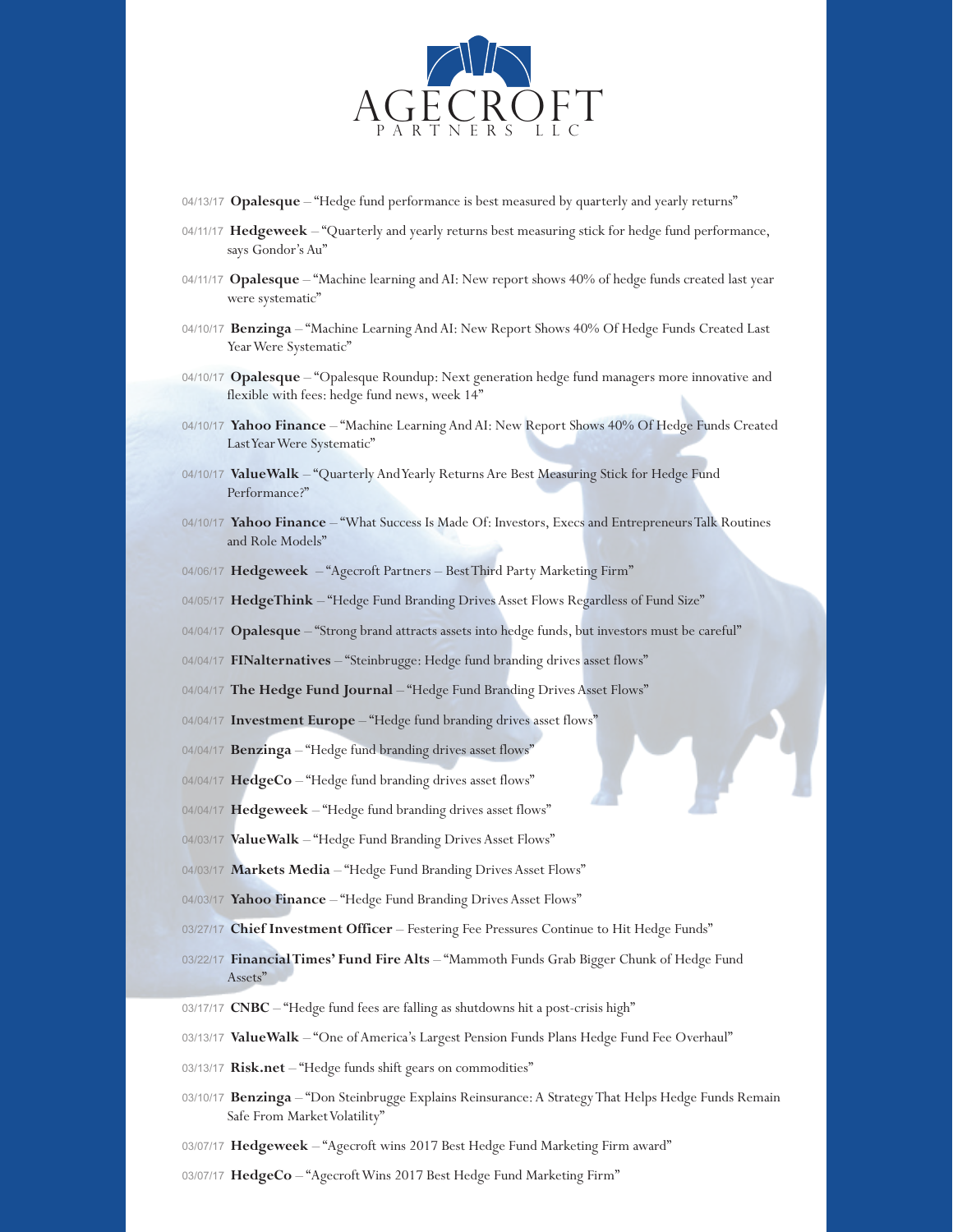

- 03/06/17 **Benzinga** "Agecroft Wins 2017 Best Hedge Fund Marketing Firm; Looking to Add New Manager"
- 03/03/17 **Hedgeweek** "Hedgeweek Global Awards 2017 The Winners"
- 02/09/17 **Benzinga** "How Hedge Funds Select Their Managers"
- 02/08/17 Yahoo Finance "How to Invest In Hedge Funds (When You Don't Understand Them)"
- 02/08/17 **Benzinga** "How to Invest In Hedge Funds (When You Don't Understand Them)"
- 02/08/17 Opalesque "Why smaller hedge funds will continue to outperform larger ones"
- 02/07/17 **Benzinga** "Expert: Why Smaller Hedge Funds Will Continue to Outperform"
- 02/07/17 **Yahoo Finance** "Expert: Why Smaller Hedge Funds Will Continue to Outperform"
- 01/25/17 **Financial Times' Fund Fire Alts** "Making Hedge Funds 'Great Again'? Trump Rouses Industry"
- 01/25/17 **Financial Times' Fund Fire Alts** "Hedge Fund Execs Head to Washington on Trump Bandwagon"
- 01/23/17 **Yahoo Finance** "How Hedge Fund Strategies Are Shifting: 'Lower Correlations and Increased Volatility"
- 01/23/17 **Benzinga** "How Hedge Fund Strategies Are Shifting: 'Lower Correlations and Increased Volatility'
- 01/21/17 **Fox Business** "Top 10 Hedge Fund Industry Trends for 2017"
- 01/21/17 **Yahoo Finance** "Q&A With Hedge Fund Industry Expert Don Steinbrugge: Rituals, Role Models and Investing in Cannabis"
- 01/21/17 **Benzinga** "Q&A With Hedge Fund Industry Expert Don Steinbrugge: Rituals, Role Models and Investing in Cannabis"
- 01/21/17 **Nasdaq** "Top 10 Hedge Fund Industry Trends for 2017"
- 01/20/17 **Benzinga** "Hedge Fund Expert Don Steinbrugge On Money Flows And Why Pension Funds Invest In Hedge Funds"
- 01/19/17 **Yahoo Finance** "Hedge Fund Expert On Trump Administration: Long/Short Equity Managers will Benefit"
- 01/20/17 **Benzinga** "Hedge Fund Expert on Trump Administration: Long/Short Equity Managers Will Benefit"
- 01/19/17 **ValueWalk** "Put Into Perspective: Hedge Funds' Unlikely Savior; The big boys club"

01/10/17 HedgeThink - "Top 10 Hedge Fund Industry Trends for 2017"

01/09/17 **Opalesque –** "Opalesque Roundup"

01/09/17 **Pensions & Investments –** "Investors quick to cut managers not performing"

- 01/06/17 **HedgeNordic** "2017: The Year of Smaller Hedge Fund Managers"
- 01/04/17 **ThinkAdvisor** "Top 10 Forecasts for Hedge Funds in 2017"

(See website for more complete list (www.agecroftpartners.com/news.html).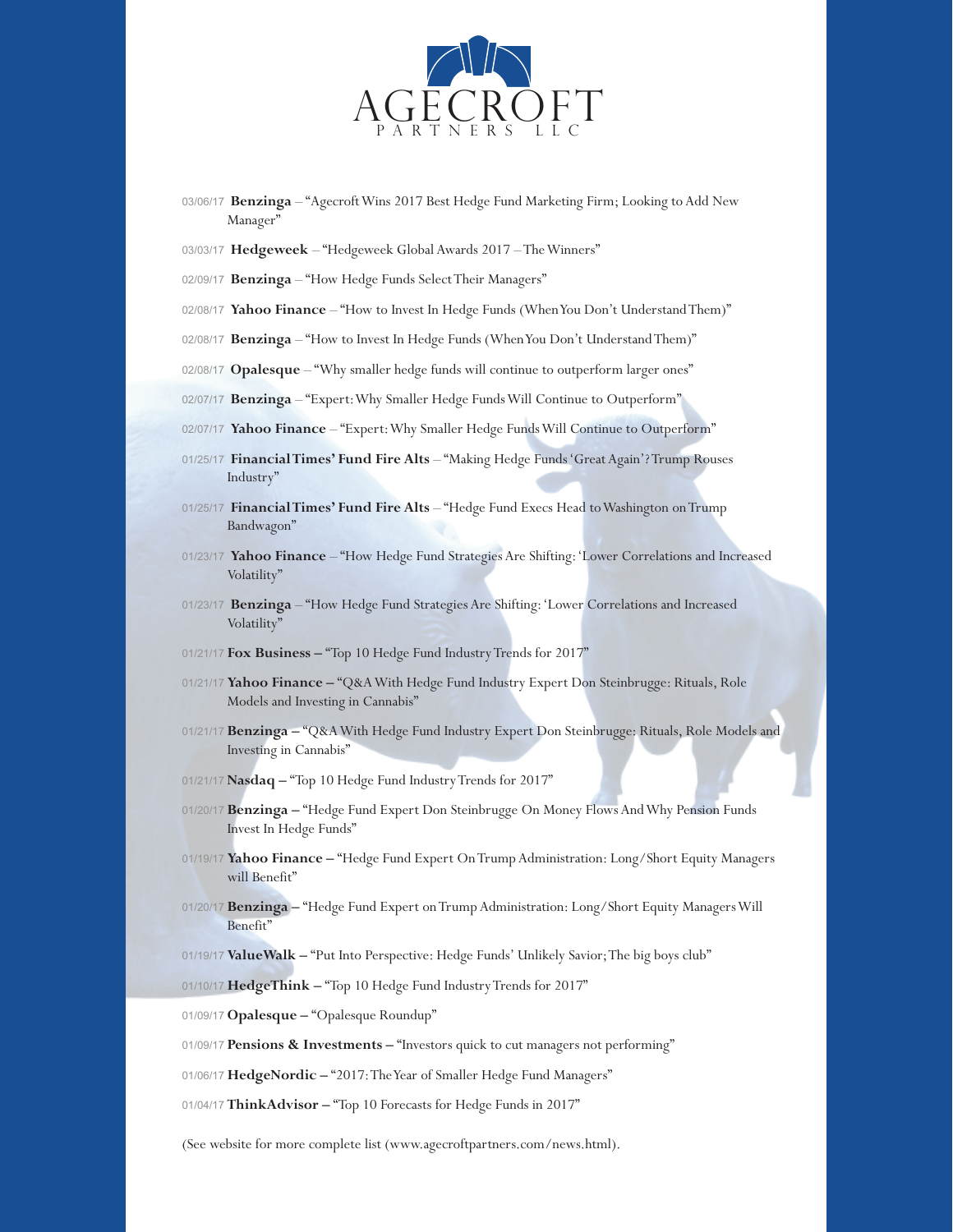

## Agecroft Partners Charitable Fund

The Agecroft Partners Charitable Fund was established in 2013 to help support organizations that benefit children. Our goal is to donate \$1 million from our hedge fund summits to charities that support children. By the end of 2017 we expect to be over 50% of our goal. Some of the organizations we have helped support include:

- **Elk Hill** provides and facilitates healthy environments where young people and their families can feel safe to make positive changes. **www.elkhill.org**
- **Virginia Home for Boys and Girls**
	- VHBG serves the community by providing an environment of strength and hope where children and their families are empowered to greater success **www.vhbg.org**
- **ChildSavers'** is a fundamental commitment to the mental well being of children and the positive bond between adult and child. We support this with clinical treatment and education and training services that offer reassurance, healing, and the skills necessary to achieve normal life and development. **www.childsavers.org**
- Peter Paul Development Center is an outreach and community center in Richmond's East End. Since 1979 PPDC has given children a safe, consistent, structured and loving environment in which to thrive. **www.peterpauldevcenter.org**
- **World Pediatric Project** is a non-profit organization providing tertiary diagnostic and surgical care to children in Central America and the Caribbean. **www.worldpediatricproject.org**
- **Hedge Funds Care/Help For Children** is an international charity, supported largely by the hedge fund industry, whose sole mission is preventing and treating child abuse. **www.hedgefundscare.org**
- **Lewis Ginter Botanical Garden's Children's Garden** This extraordinary garden is a botanically-rich exploratory environment where children and their families enjoy the freedom to explore the natural world. Diversity is the main theme of this garden – diversity of environments, ecosystems, plants, adaptation and human culture. **www.lewisginter.org/children/index.php**
- **The Science Museum of Virginia** is a catalyst for inspiration, a place that sparks curiosity and generates ideas. Through hundreds of experiential exhibits, awe-inspiring artifacts and interactive technologies, the Museum presents dynamic programming to hundreds of thousands of guests each year. **www.smv.org/about-us**
- **Metropolitan Richmond Sports Backers Inc.** Each year, thousands of area youth participate in Kids Run RVA, which includes a variety of programs to support and reward youth athletic achievement. In 2012, there were nearly 10,000 youth that took part in our Kids Challenge running and walking incentive program at elementary schools throughout the region. **www.sportsbackers.org/our-culture**
- **The Richmond Ballet's Minds in Motion's** pediatricians-based movement curriculum teaches over 1400 4th graders the benefits of applying themselves to a task involving both mental and physical challenges. **www.richmondballet.com/minds-in-motion**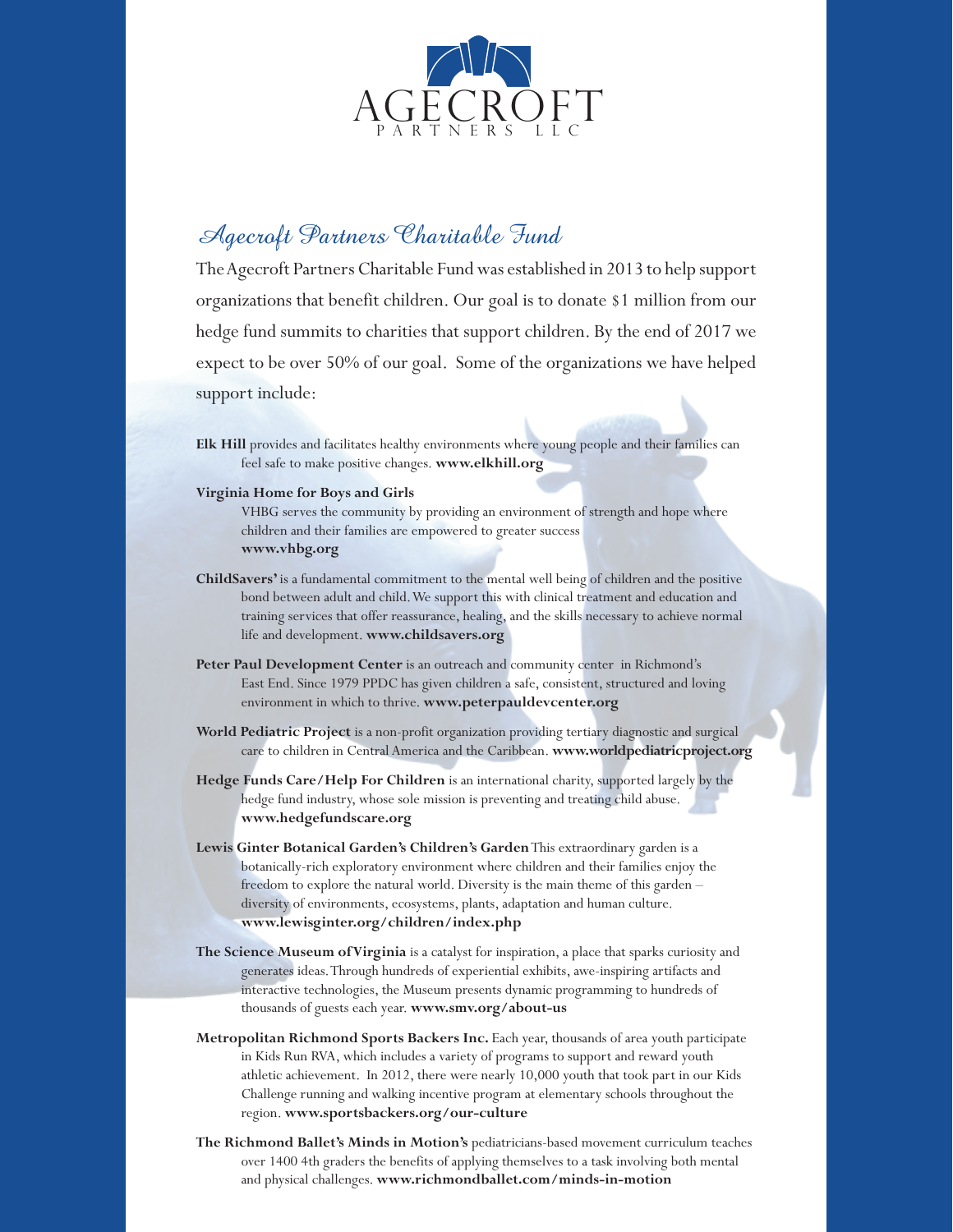

#### **Greater Richmond SCAN-Stop Child Abuse Now**

SCAN's mission is to prevent and treat child abuse and neglect throughout the Greater Richmond area by protecting children, promoting positive parenting, strengthening families and creating a community that values and cares for its children. **www.grscan.com**

**Children's Hospital Foundation** is dedicated to funding and advocating for pediatric initiatives that improve the status of health care and the quality of life for children in our region. **www.chfrichmond.org**

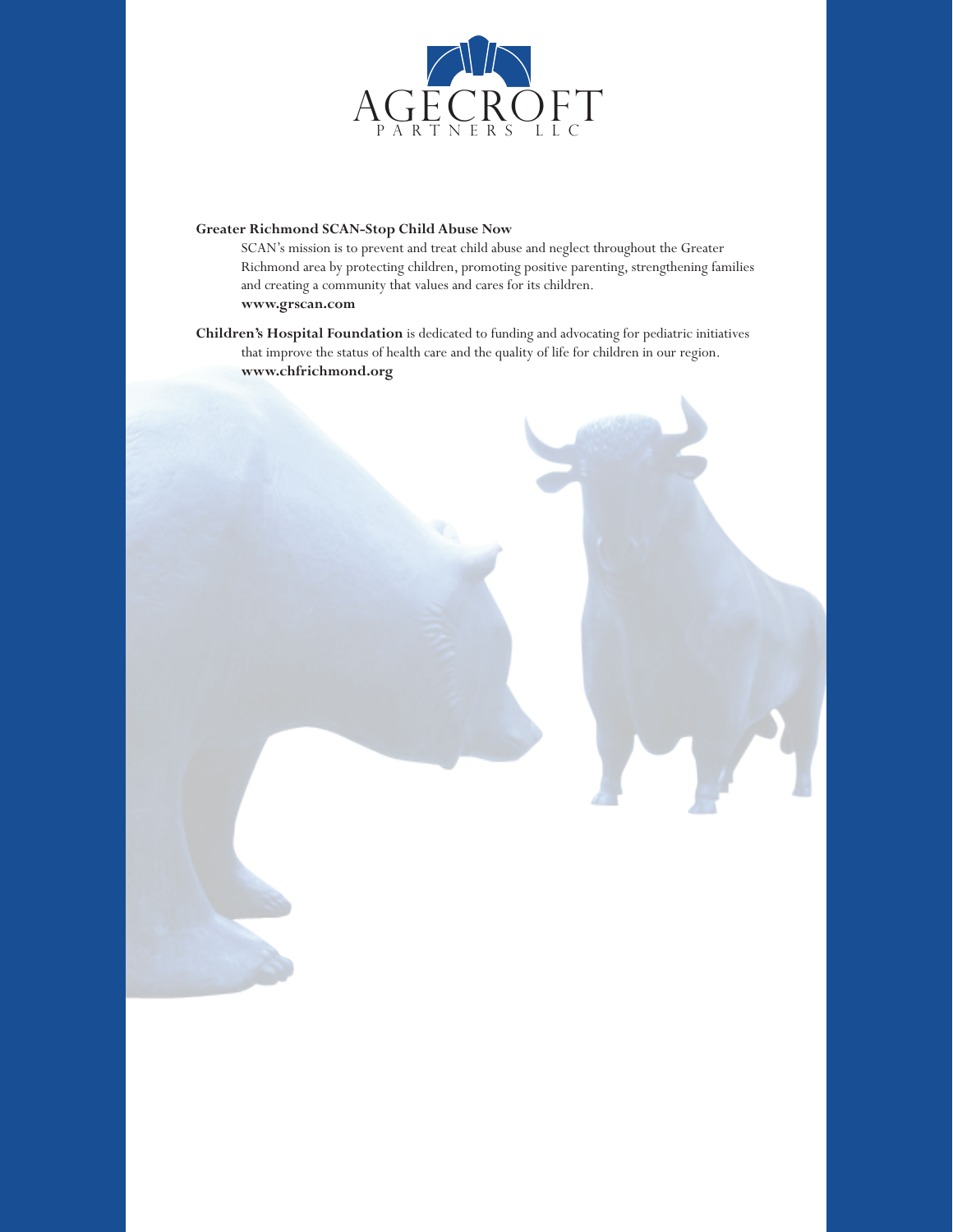

## Service Providers

Regulatory Compliance Consulting Firm: Buddy Doyle Founding Principal – Managing Director Oyster Consulting, LLC (804) 965-5403

## Web and Graphic Design Consulting Firm: Maurcine Dalton

President (804) 338-1724

## Technology Consulting Firm: Epitome Networks (804) 419-8300

## Legal Council: Scott Stolte Partner Ayers and Stolte (804) 358-4731

### Auditor:

Raymond Tse, CPA VB&T Certified Public Accountants, PLLC (212) 448-0010

Securities Dealers Blanket Bond: Chubb Group of Insurance Companies